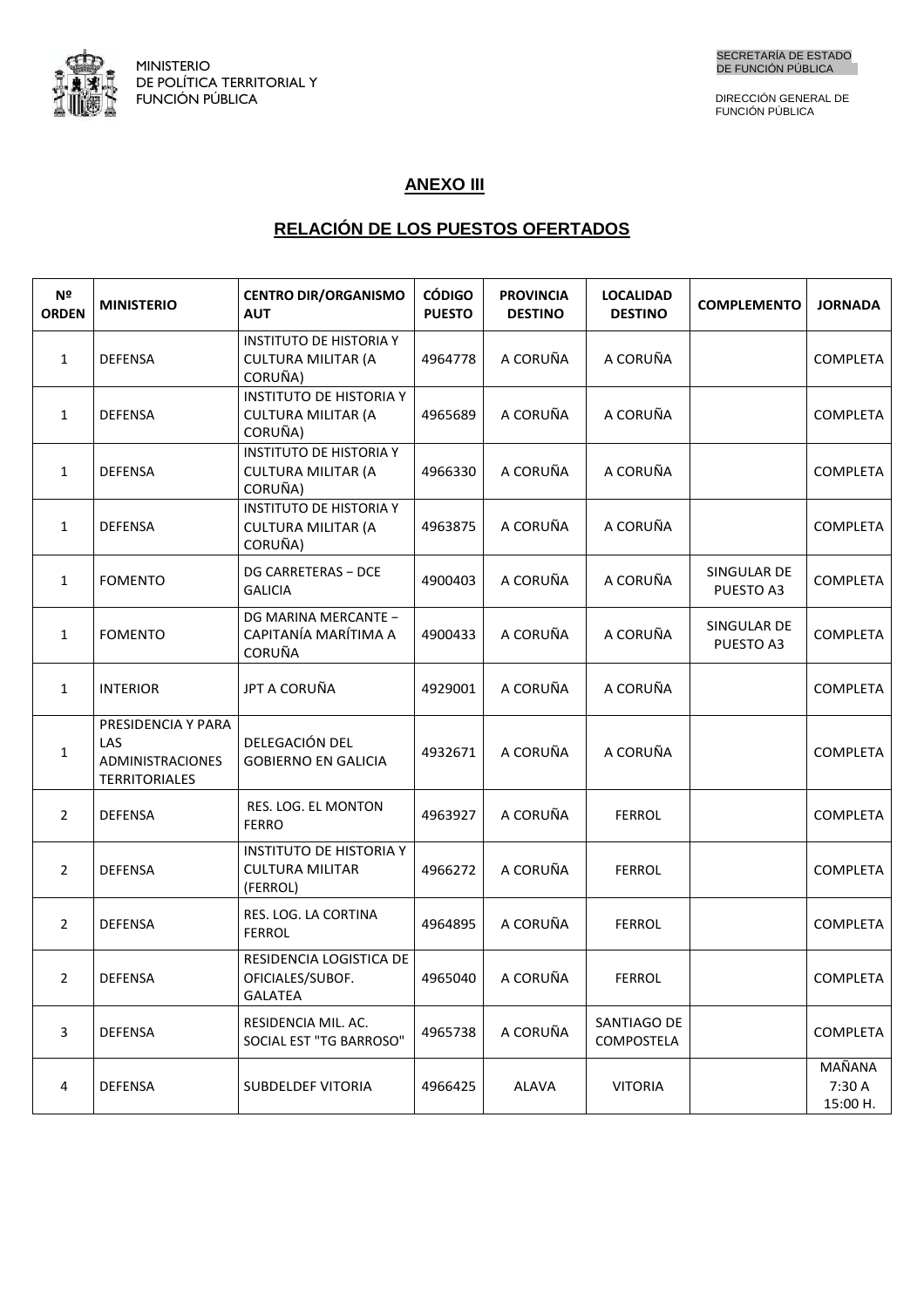

| N <sup>o</sup><br><b>ORDEN</b> | <b>MINISTERIO</b>                                                         | <b>CENTRO DIR/ORGANISMO</b><br><b>AUT</b>                                                             | <b>CÓDIGO</b><br><b>PUESTO</b> | <b>PROVINCIA</b><br><b>DESTINO</b> | <b>LOCALIDAD</b><br><b>DESTINO</b> | <b>COMPLEMENTO</b>       | <b>JORNADA</b>               |
|--------------------------------|---------------------------------------------------------------------------|-------------------------------------------------------------------------------------------------------|--------------------------------|------------------------------------|------------------------------------|--------------------------|------------------------------|
| 4                              | PRESIDENCIA Y PARA<br>LAS<br>ADMINISTRACIONES<br><b>TERRITORIALES</b>     | DELEGACIÓN DEL<br><b>GOBIERNO EN EL PAÍS</b><br>VASCO                                                 | 5437517                        | <b>ALAVA</b>                       | <b>VITORIA</b>                     |                          | <b>COMPLETA</b>              |
| 5                              | PRESIDENCIA Y PARA<br>LAS<br>ADMINISTRACIONES<br><b>TERRITORIALES</b>     | SUBDEL-GOBIERNO EN<br>ALBACETE                                                                        | 5437511                        | ALBACETE                           | ALBACETE                           |                          | <b>COMPLETA</b>              |
| 6                              | <b>AGRICULTURA Y</b><br>PESCA,<br>ALIMENTACIÓN Y<br><b>MEDIO AMBIENTE</b> | D.G. SOSTENIBILIDAD DE<br>LA COSTA Y DEL MAR.-<br>SERVICIO PROVINCIAL DE<br><b>COSTAS DE ALICANTE</b> | 4926637                        | <b>ALICANTE</b>                    | <b>ALICANTE</b>                    | SINGULAR DE<br>PUESTO A3 | <b>COMPLETA</b>              |
| 6                              | <b>EMPLEOY</b><br>SEGURIDAD SOCIAL                                        | <b>FOGASA</b>                                                                                         | 4915204                        | <b>ALICANTE</b>                    | <b>ALICANTE</b>                    | SINGULAR DE<br>PUESTO A3 | <b>COMPLETA</b>              |
| 6                              | <b>EMPLEOY</b><br>SEGURIDAD SOCIAL                                        | <b>TESORERÍA GENERAL DE</b><br>LA SEGURIDAD SOCIAL                                                    | 4915881                        | <b>ALICANTE</b>                    | <b>ALICANTE</b>                    | SINGULAR DE<br>PUESTO A3 | <b>COMPLETA</b>              |
| 6                              | <b>INTERIOR</b>                                                           | <b>JPT ALICANTE</b>                                                                                   | 4928843                        | <b>ALICANTE</b>                    | <b>ALICANTE</b>                    | SINGULAR DE<br>PUESTO A3 | <b>COMPLETA</b>              |
| $\overline{7}$                 | <b>DEFENSA</b>                                                            | SUBDELEGACIÓN DEFENSA<br>EN ALMERÍA                                                                   | 4961841                        | ALMERÍA                            | ALMERÍA                            |                          | MAÑANA<br>7:30 A<br>15:00 H. |
| $\overline{7}$                 | <b>FOMENTO</b>                                                            | DEMARCACIÓN DE<br><b>CARRETERAS DE</b><br>ANDALUCIA ORIENTAL<br>(ALMERIA)                             | 5221373                        | ALMERÍA                            | ALMERÍA                            |                          | <b>COMPLETA</b>              |
| 8                              | <b>AGRICULTURA Y</b><br>PESCA,<br>ALIMENTACIÓN Y<br><b>MEDIO AMBIENTE</b> | CONFEDERACIÓN<br>HIDROGRÁFICA DEL<br>CANTANBRICO                                                      | 4926754                        | <b>ASTURIAS</b>                    | <b>OVIEDO</b>                      | SINGULAR DE<br>PUESTO A3 | <b>COMPLETA</b>              |
| 8                              | <b>AGRICULTURA Y</b><br>PESCA,<br>ALIMENTACIÓN Y<br><b>MEDIO AMBIENTE</b> | CONFEDERACIÓN<br>HIDROGRÁFICA DEL<br>CANTANBRICO                                                      | 4927048                        | <b>ASTURIAS</b>                    | <b>OVIEDO</b>                      |                          | <b>COMPLETA</b>              |
| 8                              | <b>DEFENSA</b>                                                            | SUBDELDEF OVIEDO                                                                                      | 4966125                        | <b>ASTURIAS</b>                    | OVIEDO                             |                          | MAÑANA<br>7:30 A<br>15:00 H. |
| 8                              | <b>EMPLEO Y</b><br>SEGURIDAD SOCIAL                                       | <b>INSTITUTO NACIONAL DE</b><br>LA SEGURIDAD SOCIAL                                                   | 4916528                        | <b>ASTURIAS</b>                    | <b>OVIEDO</b>                      | SINGULAR DE<br>PUESTO A3 | <b>COMPLETA</b>              |
| 8                              | <b>EMPLEOY</b><br>SEGURIDAD SOCIAL                                        | <b>INSTITUTO NACIONAL DE</b><br>LA SEGURIDAD SOCIAL                                                   | 4916570                        | <b>ASTURIAS</b>                    | OVIEDO                             | SINGULAR DE<br>PUESTO A3 | <b>COMPLETA</b>              |
| 8                              | <b>FOMENTO</b>                                                            | DEMARCACIÓN DE<br><b>ASTURIAS</b>                                                                     | 4900126                        | <b>ASTURIAS</b>                    | OVIEDO                             |                          | <b>COMPLETA</b>              |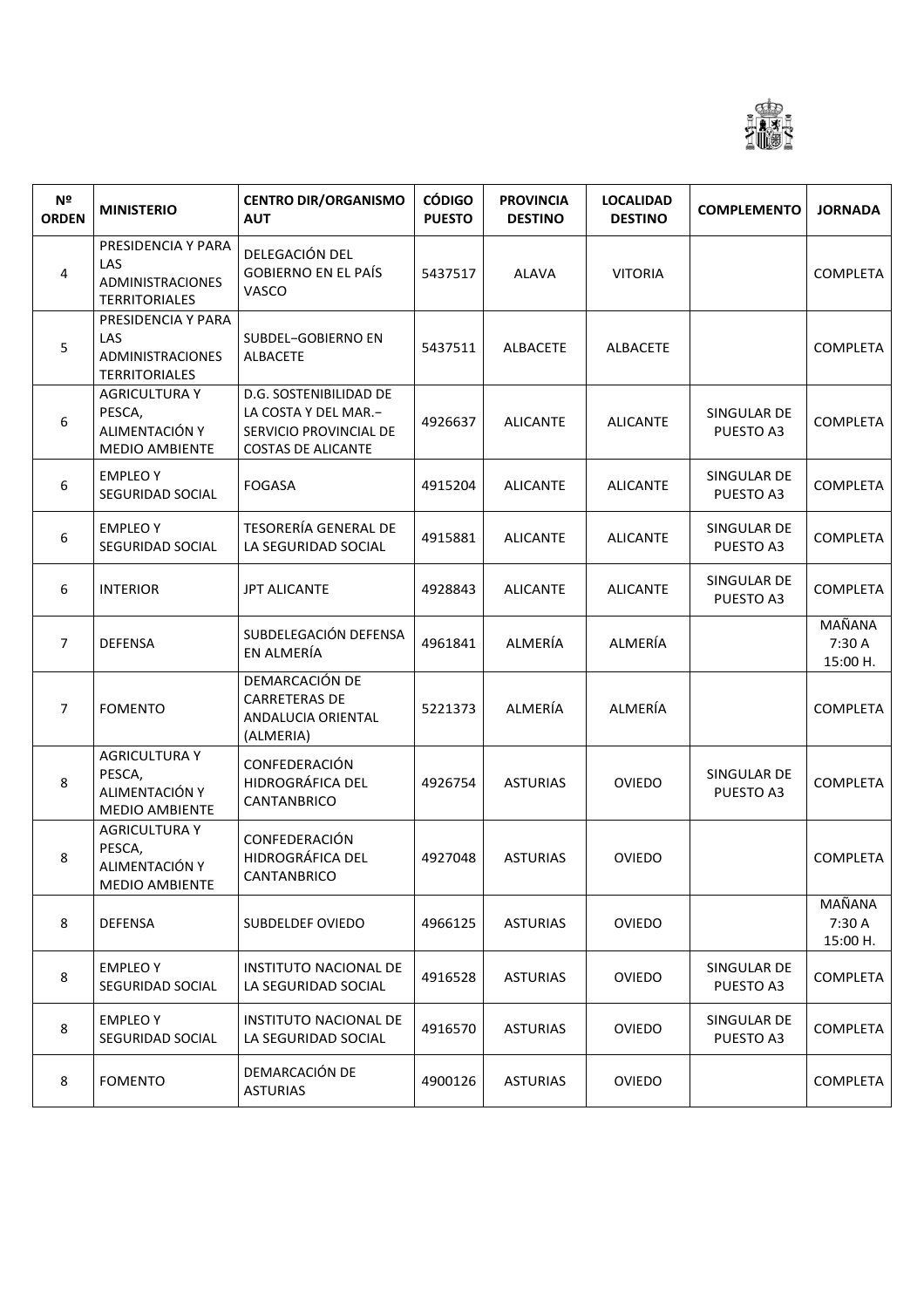

| N <sup>2</sup><br><b>ORDEN</b> | <b>MINISTERIO</b>                                                            | <b>CENTRO DIR/ORGANISMO</b><br><b>AUT</b>                                     | <b>CÓDIGO</b><br><b>PUESTO</b> | <b>PROVINCIA</b><br><b>DESTINO</b> | <b>LOCALIDAD</b><br><b>DESTINO</b> | <b>COMPLEMENTO</b>       | <b>JORNADA</b>               |
|--------------------------------|------------------------------------------------------------------------------|-------------------------------------------------------------------------------|--------------------------------|------------------------------------|------------------------------------|--------------------------|------------------------------|
| 9                              | <b>AGRICULTURA Y</b><br>PESCA,<br>ALIMENTACIÓN Y<br><b>MEDIO AMBIENTE</b>    | CONFEDERACIÓN<br>HIDROGRÁFICA DEL<br><b>GUADIANA</b>                          | 4902021                        | <b>BADAJOZ</b>                     | <b>BADAJOZ</b>                     | SINGULAR DE<br>PUESTO A3 | <b>COMPLETA</b>              |
| 9                              | <b>EMPLEOY</b><br>SEGURIDAD SOCIAL                                           | <b>TESORERÍA GENERAL DE</b><br>LA SEGURIDAD SOCIAL                            | 4915411                        | <b>BADAJOZ</b>                     | <b>BADAJOZ</b>                     | SINGULAR DE<br>PUESTO A3 | <b>COMPLETA</b>              |
| 10                             | <b>DEFENSA</b>                                                               | <b>INSTITUTO DE HISTORIA Y</b><br><b>CULTURA MILITAR</b><br>(BARCELONA)       | 4966037                        | <b>BARCELONA</b>                   | <b>BARCELONA</b>                   |                          | <b>COMPLETA</b>              |
| 10                             | <b>DEFENSA</b>                                                               | <b>INSTITUTO DE HISTORIA Y</b><br><b>CULTURA MILITAR</b><br>(BARCELONA)       | 4965807                        | <b>BARCELONA</b>                   | <b>BARCELONA</b>                   |                          | <b>COMPLETA</b>              |
| 10                             | <b>DEFENSA</b>                                                               | <b>INSTITUTO DE HISTORIA Y</b><br><b>CULTURA MILITAR</b><br>(BARCELONA)       | 4965897                        | <b>BARCELONA</b>                   | <b>BARCELONA</b>                   |                          | <b>COMPLETA</b>              |
| 10                             | <b>DEFENSA</b>                                                               | <b>INSTITUTO DE HISTORIA Y</b><br><b>CULTURA MILITAR</b><br>(BARCELONA)       | 4965937                        | <b>BARCELONA</b>                   | <b>BARCELONA</b>                   |                          | <b>COMPLETA</b>              |
| 10                             | <b>DEFENSA</b>                                                               | <b>INSTITUTO DE HISTORIA Y</b><br><b>CULTURA MILITAR</b><br>(BARCELONA)       | 4966224                        | <b>BARCELONA</b>                   | <b>BARCELONA</b>                   |                          | <b>COMPLETA</b>              |
| 10                             | EDUCACION,<br><b>CULTURA Y DEPORTE</b>                                       | ARCHIVO DE LA CORONA<br>DE ARAGÓN                                             | 4920225                        | <b>BARCELONA</b>                   | <b>BARCELONA</b>                   | SINGULAR DE<br>PUESTO A3 | <b>COMPLETA</b>              |
| 10                             | <b>EMPLEOY</b><br>SEGURIDAD SOCIAL                                           | <b>FOGASA</b>                                                                 | 4915205                        | <b>BARCELONA</b>                   | <b>BARCELONA</b>                   | SINGULAR DE<br>PUESTO A3 | <b>COMPLETA</b>              |
| 10                             | <b>EMPLEOY</b><br>SEGURIDAD SOCIAL                                           | INSTITUTO NACIONAL DE<br>SEGURIDAD, SALUD Y<br><b>BIENESTAR EN EL TRABAJO</b> | 5294139                        | <b>BARCELONA</b>                   | <b>BARCELONA</b>                   |                          | <b>COMPLETA</b>              |
| 10                             | <b>EMPLEOY</b><br>SEGURIDAD SOCIAL                                           | <b>TESORERÍA GENERAL DE</b><br>LA SEGURIDAD SOCIAL                            | 4915607                        | <b>BARCELONA</b>                   | <b>BARCELONA</b>                   | SINGULAR DE<br>PUESTO A3 | <b>COMPLETA</b>              |
| 10                             | <b>FOMENTO</b>                                                               | DEMARCACIÓN DE<br>CARRETERAS DE<br>CATALUÑA BARCELONA                         | 5047911                        | BARCELONA                          | BARCELONA                          |                          | COMPLETA                     |
| 10                             | PRESIDENCIA Y PARA<br>LAS<br><b>ADMINISTRACIONES</b><br><b>TERRITORIALES</b> | DELEGACIÓN DEL<br>GOBIERNO EN CATALUÑA                                        | 4932171                        | BARCELONA                          | <b>BARCELONA</b>                   |                          | <b>COMPLETA</b>              |
| 11                             | PRESIDENCIA Y PARA<br>LAS<br><b>ADMINISTRACIONES</b><br><b>TERRITORIALES</b> | SUBDEL-GOBIERNO EN<br><b>BURGOS</b>                                           | 4932503                        | <b>BURGOS</b>                      | <b>BURGOS</b>                      |                          | <b>COMPLETA</b>              |
| 12                             | DEFENSA                                                                      | SUBDELDEF CACERES                                                             | 4965290                        | CÁCERES                            | <b>CÁCERES</b>                     |                          | MAÑANA<br>7:30 A<br>15:00 H. |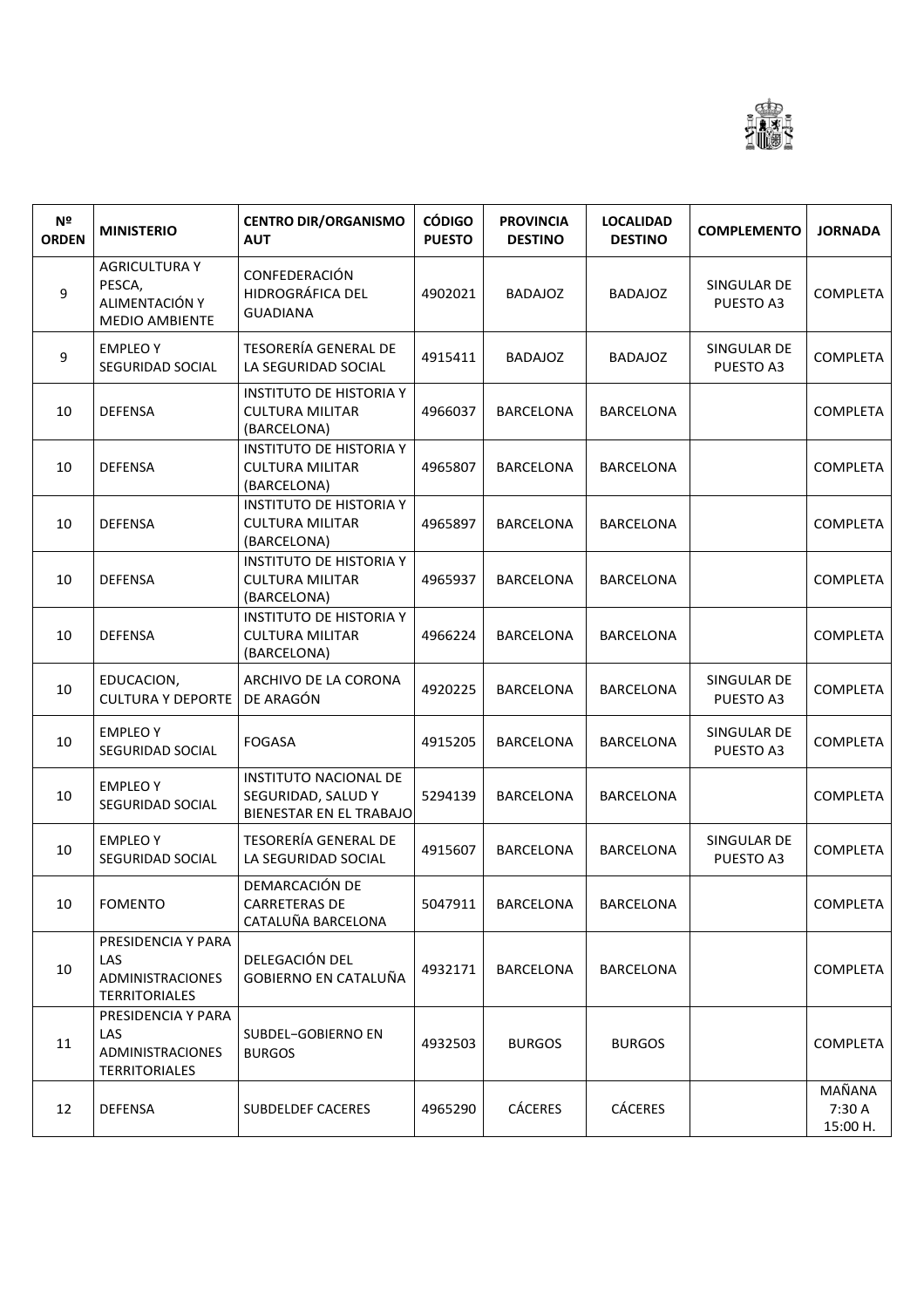

| Nº<br><b>ORDEN</b> | <b>MINISTERIO</b>                                                     | <b>CENTRO DIR/ORGANISMO</b><br><b>AUT</b>                           | <b>CÓDIGO</b><br><b>PUESTO</b> | <b>PROVINCIA</b><br><b>DESTINO</b> | <b>LOCALIDAD</b><br><b>DESTINO</b> | <b>COMPLEMENTO</b>       | <b>JORNADA</b>                      |
|--------------------|-----------------------------------------------------------------------|---------------------------------------------------------------------|--------------------------------|------------------------------------|------------------------------------|--------------------------|-------------------------------------|
| 12                 | <b>FOMENTO</b>                                                        | DG CARRETERAS - UNIDAD<br>CARRETERAS CÁCERES                        | 4900386                        | <b>CÁCERES</b>                     | <b>CÁCERES</b>                     | SINGULAR DE<br>PUESTO A3 | <b>COMPLETA</b>                     |
| 12                 | PRESIDENCIA Y PARA<br>LAS<br>ADMINISTRACIONES<br><b>TERRITORIALES</b> | SUBDEL-GOBIERNO EN<br><b>CÁCERES</b>                                | 4932368                        | <b>CÁCERES</b>                     | <b>CÁCERES</b>                     |                          | <b>COMPLETA</b>                     |
| 13                 | <b>DEFENSA</b>                                                        | <b>OFDELDEF ALGECIRAS</b>                                           | 4965128                        | CADIZ                              | <b>ALGECIRAS</b>                   |                          | <b>MAÑANA</b><br>7:30 A<br>15:00 H. |
| 13                 | PRESIDENCIA Y PARA<br>LAS<br>ADMINISTRACIONES<br><b>TERRITORIALES</b> | SUBDEL-GOBIERNO EN<br><b>CÁDIZ</b>                                  | 5022766                        | CADIZ                              | <b>ALGECIRAS</b>                   |                          | <b>COMPLETA</b>                     |
| 14                 | <b>DEFENSA</b>                                                        | <b>CDSCA DE MARINERIA Y</b><br><b>TROPA SAN FERNANDO</b>            | 5009794                        | CADIZ                              | SAN<br>FERNANDO                    |                          | <b>COMPLETA</b>                     |
| 14                 | <b>DEFENSA</b>                                                        | OFDELDEF SAN<br><b>FERNANDO</b>                                     | 4965893                        | CADIZ                              | SAN<br><b>FERNANDO</b>             |                          | MAÑANA<br>7:30 A<br>15:00 H.        |
| 14                 | <b>DEFENSA</b>                                                        | OFDELDEF SAN<br><b>FERNANDO</b>                                     | 4961813                        | CADIZ                              | SAN<br><b>FERNANDO</b>             |                          | MAÑANA<br>7:30 A<br>15:00 H.        |
| 14                 | <b>DEFENSA</b>                                                        | OFDELDEF SAN<br>FERNANDO                                            | 4961692                        | CADIZ                              | SAN<br>FERNANDO                    |                          | MAÑANA<br>7:30 A<br>15:00 H.        |
| 15                 | <b>DEFENSA</b>                                                        | SUBDELDEF SANTANDER                                                 | 4965138                        | <b>CANTABRIA</b>                   | SANTANDER                          |                          | MAÑANA<br>7:30 A<br>15:00 H.        |
| 16                 | <b>FOMENTO</b>                                                        | DEMARCACIÓN DE<br>CARRETERAS VALENCIA                               | 5036347                        | CASTELLÓN                          | CASTELLÓN                          |                          | <b>COMPLETA</b>                     |
| 17                 | PRESIDENCIA Y PARA<br>LAS<br>ADMINISTRACIONES<br><b>TERRITORIALES</b> | SUBDEL-GOBIERNO EN<br>CASTELLÓN                                     | 5437514                        | CASTELLÓN                          | CASTELLÓN                          |                          | <b>COMPLETA</b>                     |
| 17                 | <b>DEFENSA</b>                                                        | <b>INSTITUTO DE HISTORIA Y</b><br><b>CULTURA MILITAR</b><br>(CEUTA) | 4965753                        | <b>CEUTA</b>                       | <b>CEUTA</b>                       |                          | <b>COMPLETA</b>                     |
| 17                 | <b>DEFENSA</b>                                                        | <b>INSTITUTO DE HISTORIA Y</b><br><b>CULTURA MILITAR</b><br>(CEUTA) | 4965787                        | <b>CEUTA</b>                       | <b>CEUTA</b>                       |                          | <b>COMPLETA</b>                     |
| 17                 | EDUCACION,<br><b>CULTURA Y DEPORTE</b>                                | DIRECCIÓN PROVINCIAL<br>DE CEUTA                                    | 4909120                        | <b>CEUTA</b>                       | <b>CEUTA</b>                       |                          | <b>TURNO DE</b><br>TARDE            |
| 17                 | PRESIDENCIA Y PARA<br>LAS<br>ADMINISTRACIONES<br><b>TERRITORIALES</b> | DELEGACIÓN DEL<br><b>GOBIERNO EN LA CIUDAD</b><br>AUTÓNOMA DE CEUTA | 4932017                        | <b>CEUTA</b>                       | <b>CEUTA</b>                       |                          | <b>COMPLETA</b>                     |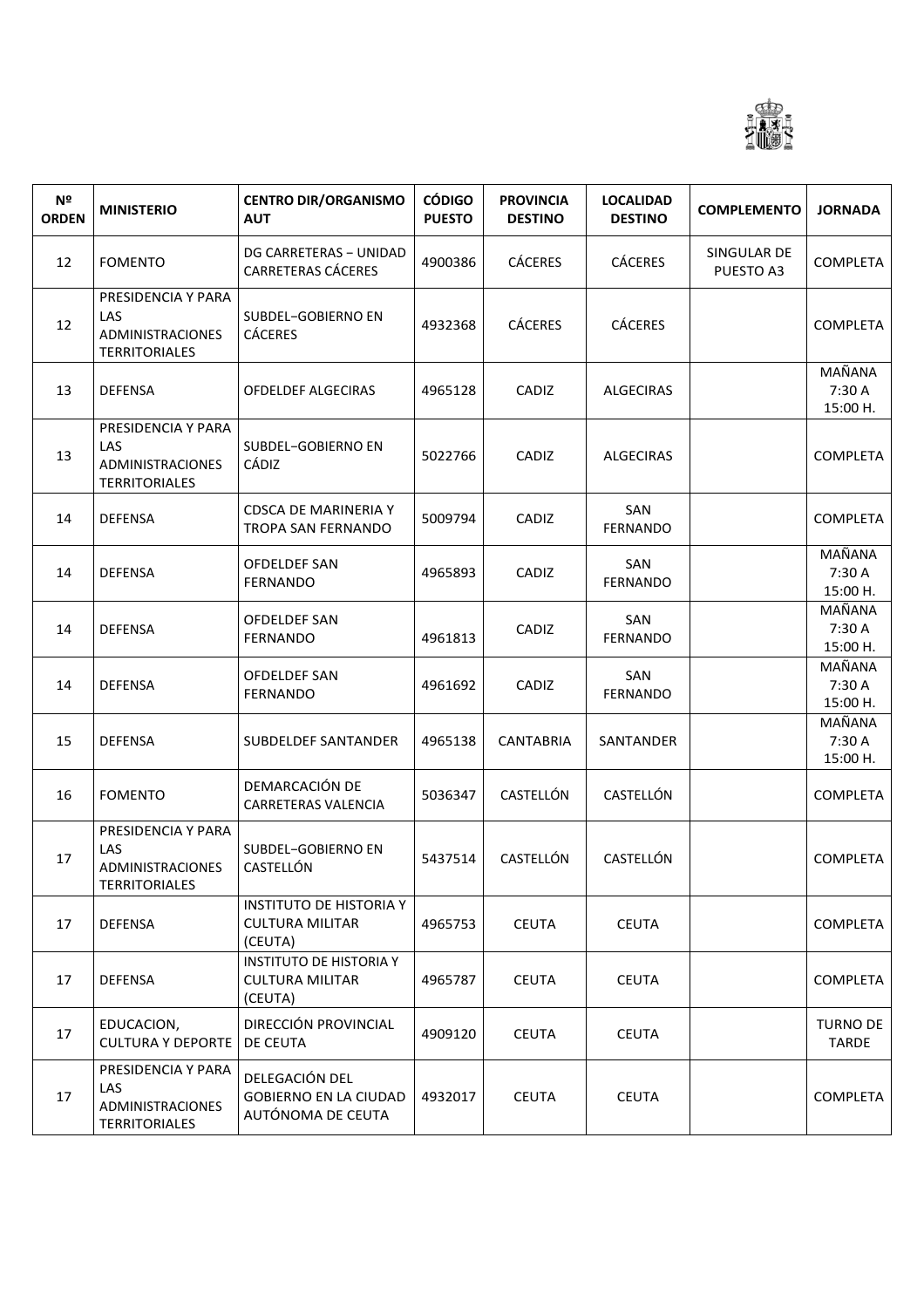

| N <sup>o</sup><br><b>ORDEN</b> | <b>MINISTERIO</b>                                                            | <b>CENTRO DIR/ORGANISMO</b><br><b>AUT</b>                                                         | <b>CÓDIGO</b><br><b>PUESTO</b> | <b>PROVINCIA</b><br><b>DESTINO</b> | <b>LOCALIDAD</b><br><b>DESTINO</b> | <b>COMPLEMENTO</b>          | <b>JORNADA</b>               |
|--------------------------------|------------------------------------------------------------------------------|---------------------------------------------------------------------------------------------------|--------------------------------|------------------------------------|------------------------------------|-----------------------------|------------------------------|
| 18                             | <b>EMPLEOY</b><br>SEGURIDAD SOCIAL                                           | <b>TESORERÍA GENERAL DE</b><br>LA SEGURIDAD SOCIAL                                                | 4915555                        | <b>CIUDAD REAL</b>                 | <b>CIUDAD REAL</b>                 | SINGULAR DE<br>PUESTO A3    | COMPLETA                     |
| 18                             | <b>INTERIOR</b>                                                              | JPT CIUDAD REAL                                                                                   | 4928868                        | <b>CIUDAD REAL</b>                 | <b>CIUDAD REAL</b>                 | SINGULAR DE<br>PUESTO A3    | <b>COMPLETA</b>              |
| 19                             | <b>DEFENSA</b>                                                               | SUBDELDEF CORDOBA                                                                                 | 4965125                        | <b>CÓRDOBA</b>                     | <b>CÓRDOBA</b>                     |                             | MAÑANA<br>7:30 A<br>15:00 H. |
| 19                             | <b>FOMENTO</b>                                                               | DG CARRETERAS - UNIDAD<br>DE CARRETERAS EN<br><b>CÓRDOBA</b>                                      | 4900396                        | <b>CÓRDOBA</b>                     | <b>CÓRDOBA</b>                     | SINGULAR DE<br>PUESTO A3    | <b>COMPLETA</b>              |
| 20                             | <b>DEFENSA</b>                                                               | <b>SUBDELDEF CUENCA</b>                                                                           | 4961495                        | <b>CUENCA</b>                      | <b>CUENCA</b>                      |                             | MAÑANA<br>7:30 A<br>15:00 H. |
| 20                             | <b>FOMENTO</b>                                                               | DEMARCACIÓN DE<br>CARRETERAS CASTILLA-LA<br><b>MANCHA</b>                                         | 4900071                        | <b>CUENCA</b>                      | <b>CUENCA</b>                      | <b>JORNADA</b><br>PARTIDA A | COMPLETA                     |
| 21                             | <b>DEFENSA</b>                                                               | SUBDELEGACIÓN DEFENSA<br><b>EN GIRONA</b>                                                         | 4960499                        | <b>GIRONA</b>                      | <b>GIRONA</b>                      |                             | MAÑANA<br>7:30 A<br>15:00 H. |
| 21                             | <b>EMPLEOY</b><br>SEGURIDAD SOCIAL                                           | INSTITUTO NACIONAL DE<br>LA SEGURIDAD SOCIAL                                                      | 4916461                        | <b>GIRONA</b>                      | <b>GIRONA</b>                      | SINGULAR DE<br>PUESTO A3    | <b>COMPLETA</b>              |
| 22                             | <b>DEFENSA</b>                                                               | <b>ALA 78</b>                                                                                     | 4965135                        | <b>GRANADA</b>                     | ARMILLA                            |                             | L-V DE 7:00<br>$-14:30$      |
| 23                             | <b>AGRICULTURA Y</b><br>PESCA,<br>ALIMENTACIÓN Y<br><b>MEDIO AMBIENTE</b>    | D,G SOSTENIBILIDAD DE<br>LA COSTA Y DEL MAR<br>SERVICIO PROVINCIAL DE<br><b>COSTAS DE GRANADA</b> | 4902012                        | <b>GRANADA</b>                     | <b>GRANADA</b>                     | SINGULAR DE<br>PUESTO A3    | COMPLETA                     |
| 23                             | <b>EMPLEO Y</b><br>SEGURIDAD SOCIAL                                          | <b>INSTITUTO NACIONAL DE</b><br>LA SEGURIDAD SOCIAL                                               | 4916466                        | <b>GRANADA</b>                     | <b>GRANADA</b>                     | SINGULAR DE<br>PUESTO A3    | <b>COMPLETA</b>              |
| 23                             | <b>EMPLEO Y</b><br>SEGURIDAD SOCIAL                                          | SERVICIO PÚBLICO DE<br><b>EMPLEO ESTATAL</b>                                                      | 4915078                        | <b>GRANADA</b>                     | <b>GRANADA</b>                     |                             | COMPLETA                     |
| 23                             | <b>INTERIOR</b>                                                              | <b>JPT GRANADA</b>                                                                                | 4929758                        | <b>GRANADA</b>                     | <b>GRANADA</b>                     |                             | COMPLETA                     |
| 23                             | PRESIDENCIA Y PARA<br><b>LAS</b><br>ADMINISTRACIONES<br><b>TERRITORIALES</b> | SUBDEL-GOBIERNO EN<br><b>GRANADA</b>                                                              | 4932501                        | <b>GRANADA</b>                     | <b>GRANADA</b>                     |                             | <b>COMPLETA</b>              |
| 24                             | <b>DEFENSA</b>                                                               | ARCHIVO GENERAL<br>MILITAR DE<br>GUADALAJARA                                                      | 4964658                        | <b>GUADALAJARA</b>                 | <b>GUADALAJARA</b>                 |                             | <b>COMPLETA</b>              |
| 24                             | <b>DEFENSA</b>                                                               | <b>ARCHIVO GENERAL</b><br><b>MILITAR DE</b><br>GUADALAJARA                                        | 4965401                        | GUADALAJARA                        | GUADALAJARA                        |                             | <b>COMPLETA</b>              |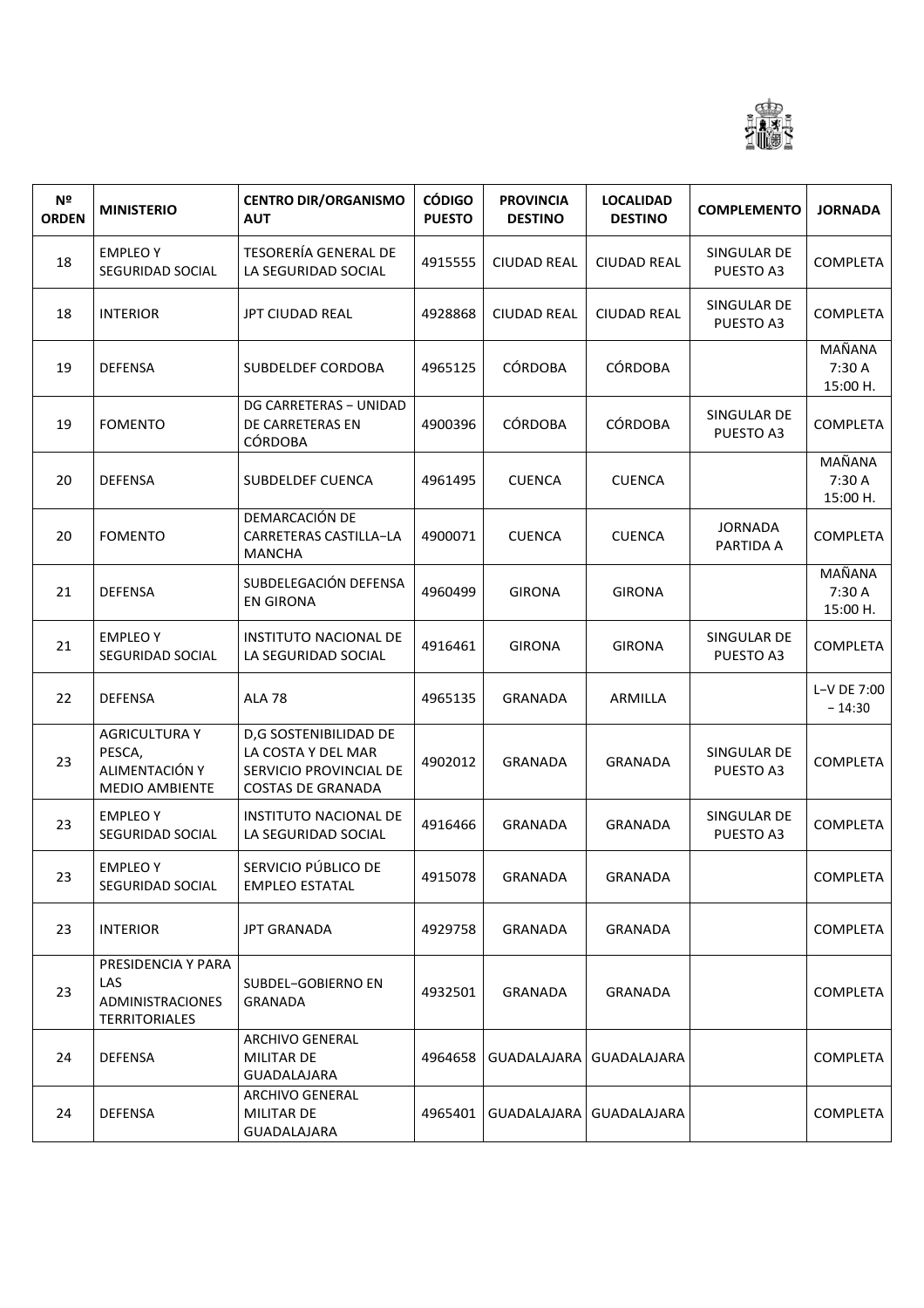

| Nº<br><b>ORDEN</b> | <b>MINISTERIO</b>                                                            | <b>CENTRO DIR/ORGANISMO</b><br><b>AUT</b>                    | <b>CÓDIGO</b><br><b>PUESTO</b> | <b>PROVINCIA</b><br><b>DESTINO</b> | <b>LOCALIDAD</b><br><b>DESTINO</b> | <b>COMPLEMENTO</b>       | <b>JORNADA</b>                  |
|--------------------|------------------------------------------------------------------------------|--------------------------------------------------------------|--------------------------------|------------------------------------|------------------------------------|--------------------------|---------------------------------|
| 25                 | <b>INTERIOR</b>                                                              | D. G. TRÁFICO-JPT<br>GUIPÚZCOA                               | 4928877                        | <b>GUIPÚZCOA</b>                   | SAN<br>SEBASTIÁN                   | SINGULAR DE<br>PUESTO A3 | <b>COMPLETA</b>                 |
| 26                 | PRESIDENCIA Y PARA<br><b>LAS</b><br>ADMINISTRACIONES<br><b>TERRITORIALES</b> | SUBDEL-GOBIERNO EN<br><b>HUELVA</b>                          | 4932498                        | <b>HUELVA</b>                      | <b>HUELVA</b>                      |                          | COMPLETA                        |
| 26                 | PRESIDENCIA Y PARA<br><b>LAS</b><br>ADMINISTRACIONES<br><b>TERRITORIALES</b> | SUBDEL-GOBIERNO EN<br><b>HUELVA</b>                          | 4932142                        | <b>HUELVA</b>                      | <b>HUELVA</b>                      |                          | <b>COMPLETA</b>                 |
| 26                 | PRESIDENCIA Y PARA<br><b>LAS</b><br>ADMINISTRACIONES<br><b>TERRITORIALES</b> | SUBDEL-GOBIERNO EN<br><b>HUELVA</b>                          | 5437509                        | <b>HUELVA</b>                      | <b>HUELVA</b>                      |                          | <b>COMPLETA</b>                 |
| 27                 | <b>EMPLEOY</b><br>SEGURIDAD SOCIAL                                           | <b>TESORERÍA GENERAL DE</b><br>LA SEGURIDAD SOCIAL           | 4915742                        | <b>ILLES BALEARS</b>               | <b>IBIZA</b>                       | SINGULAR DE<br>PUESTO A3 | <b>TURNO DE</b><br><b>TARDE</b> |
| 27                 | <b>INTERIOR</b>                                                              | <b>OLT IBIZA</b>                                             | 4928855                        | <b>ILLES BALEARS</b>               | <b>IBIZA</b>                       | SINGULAR DE<br>PUESTO A3 | <b>COMPLETA</b>                 |
| 28                 | <b>DEFENSA</b>                                                               | <b>ESTACION NAVAL DE</b><br><b>MAHON</b>                     | 4960930                        | <b>ILLES BALEARS</b>               | MAHON                              |                          | <b>COMPLETA</b>                 |
| 29                 | <b>INTERIOR</b>                                                              | <b>JPT BALEARES</b>                                          | 4928852                        | <b>ILLES BALEARS</b>               | PALMA DE<br>MALLORCA               | SINGULAR DE<br>PUESTO A3 | <b>COMPLETA</b>                 |
| 29                 | PRESIDENCIA Y PARA<br>LAS<br>ADMINISTRACIONES<br><b>TERRITORIALES</b>        | DELEGACIÓN DEL<br><b>GOBIERNO EN ILLES</b><br><b>BALEARS</b> | 4932474                        | <b>ILLES BALEARS</b>               | PALMA DE<br><b>MALLORCA</b>        |                          | <b>COMPLETA</b>                 |
| 30                 | <b>DEFENSA</b>                                                               | RESIDENCIA DE ACCION<br>SOCIAL DE DESCANSO<br>"TRAMONTANA"   | 4965081                        | <b>ILLES BALEARS</b>               | <b>SOLLER</b>                      |                          | <b>COMPLETA</b>                 |
| 30                 | <b>DEFENSA</b>                                                               | RESIDENCIA DE ACCION<br>SOCIAL DE DESCANSO<br>"TRAMONTANA"   |                                | 4962193   ILLES BALEARS            | SOLLER                             |                          | <b>COMPLETA</b>                 |
| 30                 | <b>DEFENSA</b>                                                               | RESIDENCIA DE ACCION<br>SOCIAL DE DESCANSO<br>"TRAMONTANA"   | 4965851                        | <b>ILLES BALEARS</b>               | <b>SOLLER</b>                      |                          | <b>COMPLETA</b>                 |
| 31                 | PRESIDENCIA Y PARA<br>LAS<br>ADMINISTRACIONES<br><b>TERRITORIALES</b>        | SUBDEL-GOBIERNO EN<br>JAEN                                   | 5437510                        | JAÉN                               | JAÉN                               |                          | <b>COMPLETA</b>                 |
| 31                 | PRESIDENCIA Y PARA<br>LAS<br>ADMINISTRACIONES<br><b>TERRITORIALES</b>        | SUBDEL-GOBIERNO EN<br>JAÉN                                   | 4932241                        | JAÉN                               | JAÉN                               |                          | <b>COMPLETA</b>                 |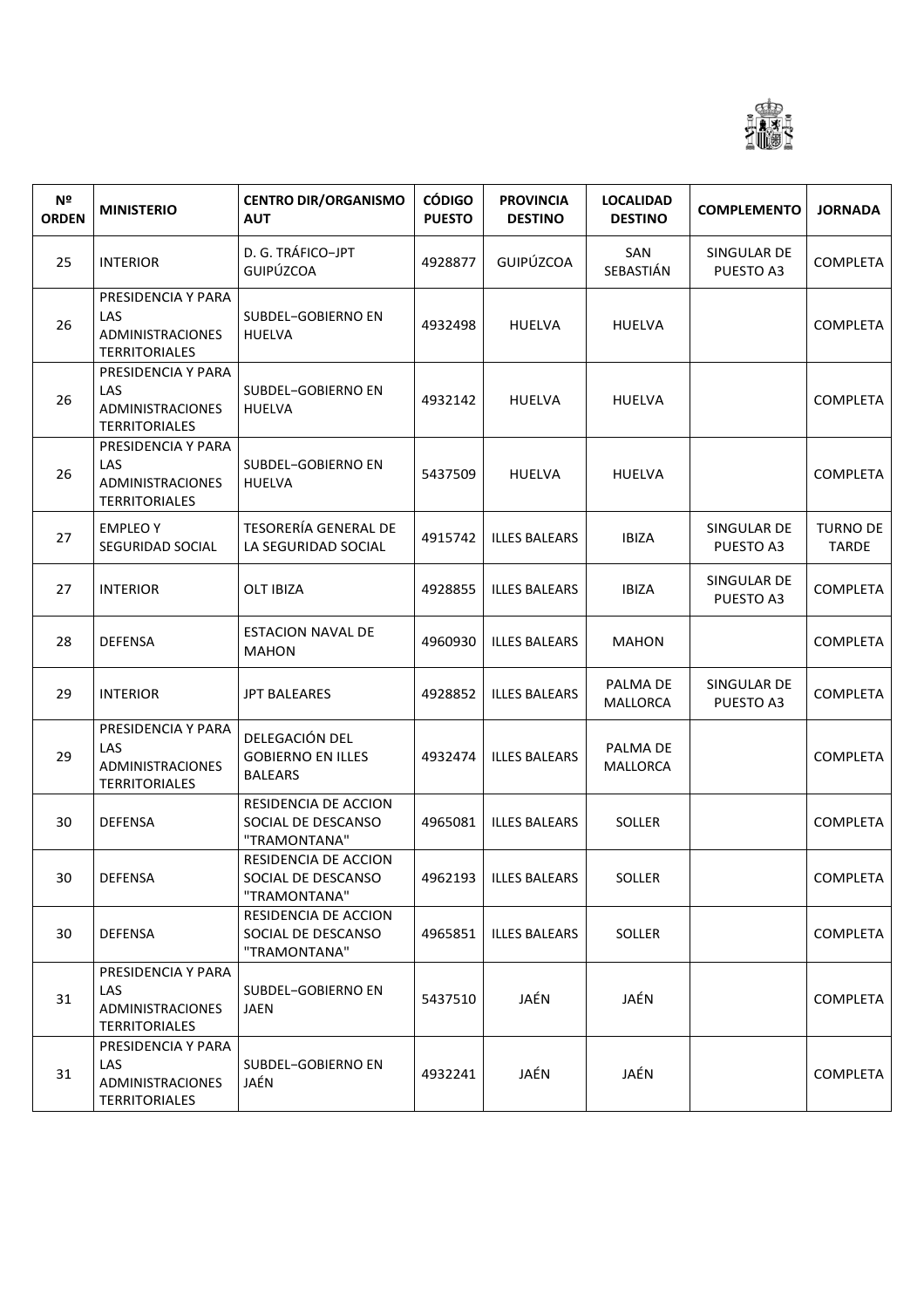

| N <sup>o</sup><br><b>ORDEN</b> | <b>MINISTERIO</b>                                                            | <b>CENTRO DIR/ORGANISMO</b><br><b>AUT</b>                                                                                  | <b>CÓDIGO</b><br><b>PUESTO</b> | <b>PROVINCIA</b><br><b>DESTINO</b> | <b>LOCALIDAD</b><br><b>DESTINO</b>                    | <b>COMPLEMENTO</b>       | <b>JORNADA</b>               |
|--------------------------------|------------------------------------------------------------------------------|----------------------------------------------------------------------------------------------------------------------------|--------------------------------|------------------------------------|-------------------------------------------------------|--------------------------|------------------------------|
| 31                             | PRESIDENCIA Y PARA<br>LAS<br><b>ADMINISTRACIONES</b><br><b>TERRITORIALES</b> | SUBDEL-GOBIERNO EN<br>JAÉN                                                                                                 | 4932380                        | JAÉN                               | JAÉN                                                  |                          | <b>COMPLETA</b>              |
| 32                             | <b>DEFENSA</b>                                                               | SUBDELDEF LOGROÑO                                                                                                          | 4964618                        | LA RIOJA                           | <b>LOGROÑO</b>                                        |                          | MAÑANA<br>7:30 A<br>15:00 H. |
| 33                             | <b>EMPLEOY</b><br>SEGURIDAD SOCIAL                                           | <b>TESORERÍA GENERAL DE</b><br>LA SEGURIDAD SOCIAL                                                                         | 4915716                        | <b>LAS PALMAS</b>                  | <b>ARRECIFE</b>                                       | SINGULAR DE<br>PUESTO A3 | <b>COMPLETA</b>              |
| 34                             | <b>DEFENSA</b>                                                               | RES. LOG. OF/SUBOF<br><b>CANARIAS</b>                                                                                      | 4965007                        | <b>LAS PALMAS</b>                  | <b>LAS PALMAS</b><br><b>DE GRAN</b><br>CANARIA        |                          | <b>COMPLETA</b>              |
| 34                             | <b>DEFENSA</b>                                                               | RES. LOG. OF/SUBOF<br><b>CANARIAS</b>                                                                                      | 4965778                        | <b>LAS PALMAS</b>                  | <b>LAS PALMAS</b><br><b>DE GRAN</b><br>CANARIA        |                          | <b>COMPLETA</b>              |
| 34                             | <b>EMPLEOY</b><br>SEGURIDAD SOCIAL                                           | <b>INSTITUTO NACIONAL DE</b><br>LA SEGURIDAD SOCIAL                                                                        | 4916512                        | <b>LAS PALMAS</b>                  | <b>LAS PALMAS</b><br>DE GRAN<br>CANARIA               | SINGULAR DE<br>PUESTO A3 | <b>COMPLETA</b>              |
| 34                             | <b>EMPLEO Y</b><br>SEGURIDAD SOCIAL                                          | <b>INSTITUTO SOCIAL DE LA</b><br><b>MARINA</b>                                                                             | 4972366                        | <b>LAS PALMAS</b>                  | <b>LAS PALMAS</b><br>DE GRAN<br>CANARIA               | SINGULAR DE<br>PUESTO A3 | <b>COMPLETA</b>              |
| 34                             | <b>HACIENDAY</b><br>FUNCIÓN PÚBLICA                                          | DELEGACION ESPECIAL DE<br>ECONOMIA Y HACIENDA<br>DE LAS PALMAS -<br>SECRETARIA GENERAL<br>(PALMAS DE GRAN<br>CANARIA, LAS) | 4905574                        | <b>LAS PALMAS</b>                  | <b>LAS PALMAS</b><br>DE GRAN<br>CANARIA               | SINGULAR DE<br>PUESTO A3 | <b>COMPLETA</b>              |
| 34                             | PRESIDENCIA Y PARA<br>LAS<br>ADMINISTRACIONES<br><b>TERRITORIALES</b>        | DELEGACIÓN DEL<br><b>GOBIERNO EN CANARIAS</b>                                                                              | 4932188                        | <b>LAS PALMAS</b>                  | <b>LAS PALMAS</b><br><b>DE GRAN</b><br><b>CANARIA</b> |                          | <b>COMPLETA</b>              |
| 35                             | <b>EMPLEO Y</b><br>SEGURIDAD SOCIAL                                          | <b>INSTITUTO NACIONAL DE</b><br>LA SEGURIDAD SOCIAL                                                                        | 4916293                        | LEÓN                               | LEÓN                                                  | SINGULAR DE<br>PUESTO A3 | <b>COMPLETA</b>              |
| 35                             | <b>EMPLEOY</b><br>SEGURIDAD SOCIAL                                           | TESORERÍA GENERAL DE<br>LA SEGURIDAD SOCIAL                                                                                | 4915697                        | LEÓN                               | LEÓN                                                  | SINGULAR DE<br>PUESTO A3 | <b>COMPLETA</b>              |
| 35                             | PRESIDENCIA Y PARA<br>LAS<br><b>ADMINISTRACIONES</b><br><b>TERRITORIALES</b> | SUBDEL-GOBIERNO EN<br>LEÓN                                                                                                 | 4932830                        | LEÓN                               | LEÓN                                                  |                          | <b>COMPLETA</b>              |
| 36                             | <b>DEFENSA</b>                                                               | SUBDELDEF LUGO                                                                                                             | 4965977                        | <b>LUGO</b>                        | <b>LUGO</b>                                           |                          | MAÑANA<br>7:30 A<br>15:00 H. |
| 36                             | PRESIDENCIA Y PARA<br>LAS<br><b>ADMINISTRACIONES</b><br><b>TERRITORIALES</b> | SUBDEL-GOBIERNO EN<br><b>LUGO</b>                                                                                          | 4932766                        | <b>LUGO</b>                        | <b>LUGO</b>                                           |                          | <b>COMPLETA</b>              |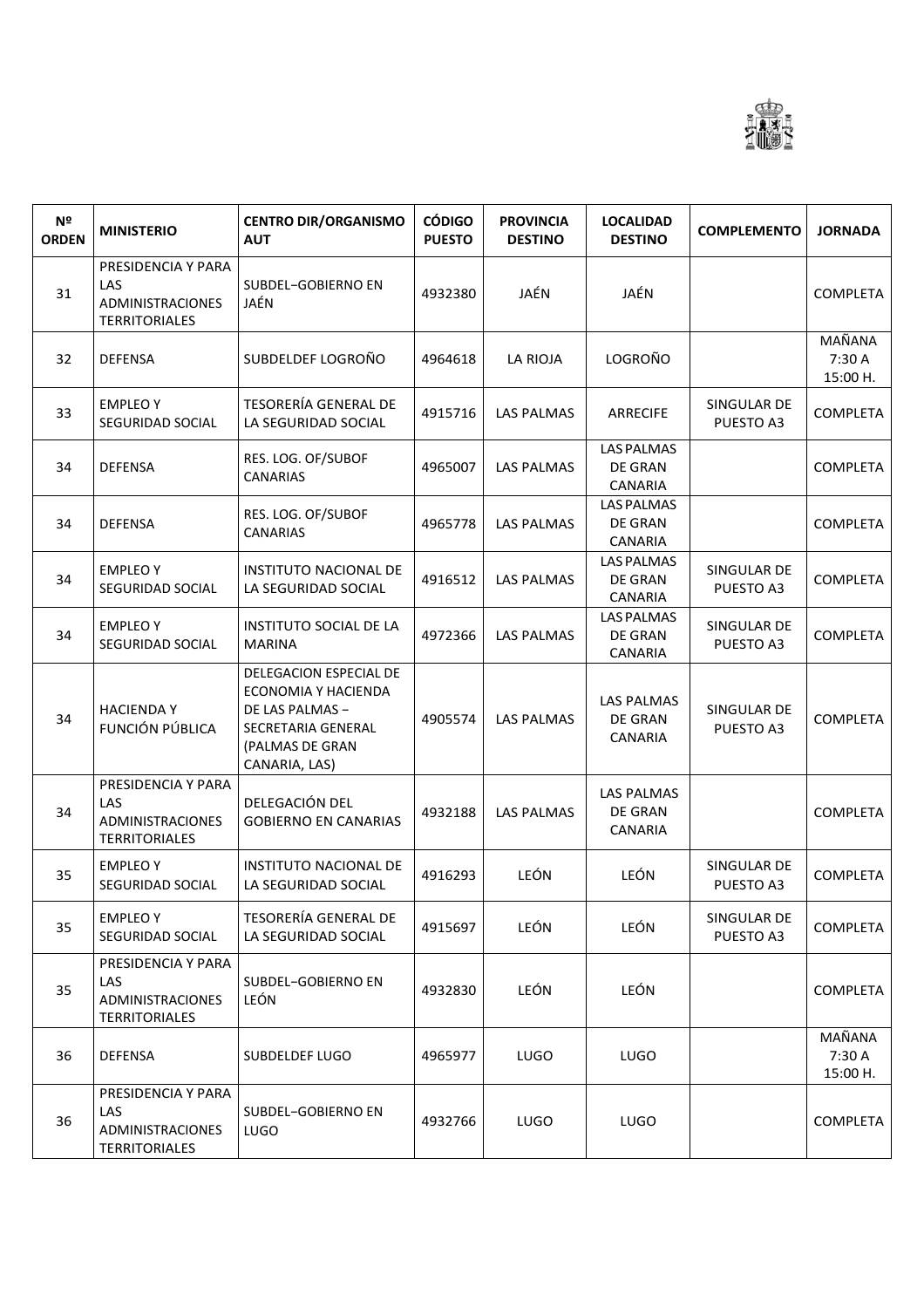

| N <sup>2</sup><br><b>ORDEN</b> | <b>MINISTERIO</b>                                                         | <b>CENTRO DIR/ORGANISMO</b><br><b>AUT</b>                 | <b>CÓDIGO</b><br><b>PUESTO</b> | <b>PROVINCIA</b><br><b>DESTINO</b> | <b>LOCALIDAD</b><br><b>DESTINO</b> | <b>COMPLEMENTO</b>                                                           | <b>JORNADA</b>          |
|--------------------------------|---------------------------------------------------------------------------|-----------------------------------------------------------|--------------------------------|------------------------------------|------------------------------------|------------------------------------------------------------------------------|-------------------------|
| 37                             | <b>DEFENSA</b>                                                            | <b>AGRUPACION ACAR</b><br>GETAFE                          | 4965420                        | <b>MADRID</b>                      | <b>GETAFE</b>                      |                                                                              | L-V DE 7:30<br>$-15:00$ |
| 38                             | <b>ASUSNTOS</b><br><b>EXTERIORES Y</b><br>COOPERACION                     | D.G. DEL SERVICIO<br>EXTERIOR - OFICIALÍA<br><b>MAYOR</b> | 4933514                        | MADRID                             | <b>MADRID</b>                      |                                                                              | <b>COMPLETA</b>         |
| 38                             | <b>ASUSNTOS</b><br><b>EXTERIORES Y</b><br>COOPERACION                     | D.G. DEL SERVICIO<br>EXTERIOR - OFICIALÍA<br><b>MAYOR</b> | 4933552                        | <b>MADRID</b>                      | <b>MADRID</b>                      | SINGULAR DE<br>PUESTO A3                                                     | <b>COMPLETA</b>         |
| 38                             | <b>ASUSNTOS</b><br><b>EXTERIORES Y</b><br>COOPERACION                     | D.G. DEL SERVICIO<br>EXTERIOR - OFICIALÍA<br><b>MAYOR</b> | 4933583                        | <b>MADRID</b>                      | <b>MADRID</b>                      | SINGULAR DE<br>PUESTO A3                                                     | <b>COMPLETA</b>         |
| 38                             | <b>AGRICULTURA Y</b><br>PESCA,<br>ALIMENTACIÓN Y<br><b>MEDIO AMBIENTE</b> | <b>D,G DE SERVICIOS</b><br>OFICIALÍA MAYOR                | 4926539                        | <b>MADRID</b>                      | <b>MADRID</b>                      | SINGULAR DE<br>PUESTO A3                                                     | <b>COMPLETA</b>         |
| 38                             | <b>AGRICULTURA Y</b><br>PESCA,<br>ALIMENTACIÓN Y<br><b>MEDIO AMBIENTE</b> | D.G. DE SERVICIOS.-<br>OFICIALÍA MAYOR                    | 4926741                        | <b>MADRID</b>                      | <b>MADRID</b>                      | SINGULAR DE<br>PUESTO A3                                                     | <b>COMPLETA</b>         |
| 38                             | <b>AGRICULTURA Y</b><br>PESCA,<br>ALIMENTACIÓN Y<br><b>MEDIO AMBIENTE</b> | D.G. DE SERVICIOS.-<br>OFICIALÍA MAYOR                    | 4926540                        | MADRID                             | <b>MADRID</b>                      | SINGULAR DE<br>PUESTO A3                                                     | <b>COMPLETA</b>         |
| 38                             | <b>AGRICULTURA Y</b><br>PESCA,<br>ALIMENTACIÓN Y<br><b>MEDIO AMBIENTE</b> | D.G. DE SERVICIOS.-<br>OFICIALÍA MAYOR                    | 4926923                        | MADRID                             | <b>MADRID</b>                      |                                                                              | <b>COMPLETA</b>         |
| 38                             | <b>CONSEJO DE</b><br>SEGURIDAD<br><b>NUCLEAR</b>                          | <b>SECRETARIA GENERAL</b>                                 | 4970035                        | <b>MADRID</b>                      | <b>MADRID</b>                      | SINGULAR DE<br>PUESTO A3<br><b>TURNICIDAD C</b><br>PROLOGACION<br>DE JORNADA | <b>COMPLETA</b>         |
| 38                             | <b>CONSEJO DE</b><br>SEGURIDAD<br><b>NUCLEAR</b>                          | SECRETARIA GENERAL                                        | 4970037                        | MADRID                             | <b>MADRID</b>                      | <b>TUNICIDAD C</b><br>PROLONGACION  <br>DE JORNADA                           | COMPLETA                |
| 38                             | <b>DEFENSA</b>                                                            | AGRUP. CUARTEL GRAL<br><b>DEL AIRE</b>                    | 4962478                        | <b>MADRID</b>                      | MADRID                             |                                                                              | <b>COMPLETA</b>         |
| 38                             | <b>DEFENSA</b>                                                            | <b>ALA OFICIALES</b>                                      | 4964079                        | <b>MADRID</b>                      | MADRID                             |                                                                              | <b>COMPLETA</b>         |
| 38                             | <b>DEFENSA</b>                                                            | ALOJAMIENTO LOGISTICO<br>DE SUBOFICIALES MADRID           | 4960461                        | <b>MADRID</b>                      | MADRID                             |                                                                              | <b>COMPLETA</b>         |
| 38                             | <b>DEFENSA</b>                                                            | <b>CENTRO DEPORTIVO</b><br>MILITAR "LA DEHESA"            | 4964098                        | <b>MADRID</b>                      | MADRID                             |                                                                              | <b>COMPLETA</b>         |
| 38                             | <b>DEFENSA</b>                                                            | <b>CENTRO DEPORTIVO</b><br>MILITAR "LA DEHESA"            | 4965000                        | <b>MADRID</b>                      | MADRID                             |                                                                              | <b>COMPLETA</b>         |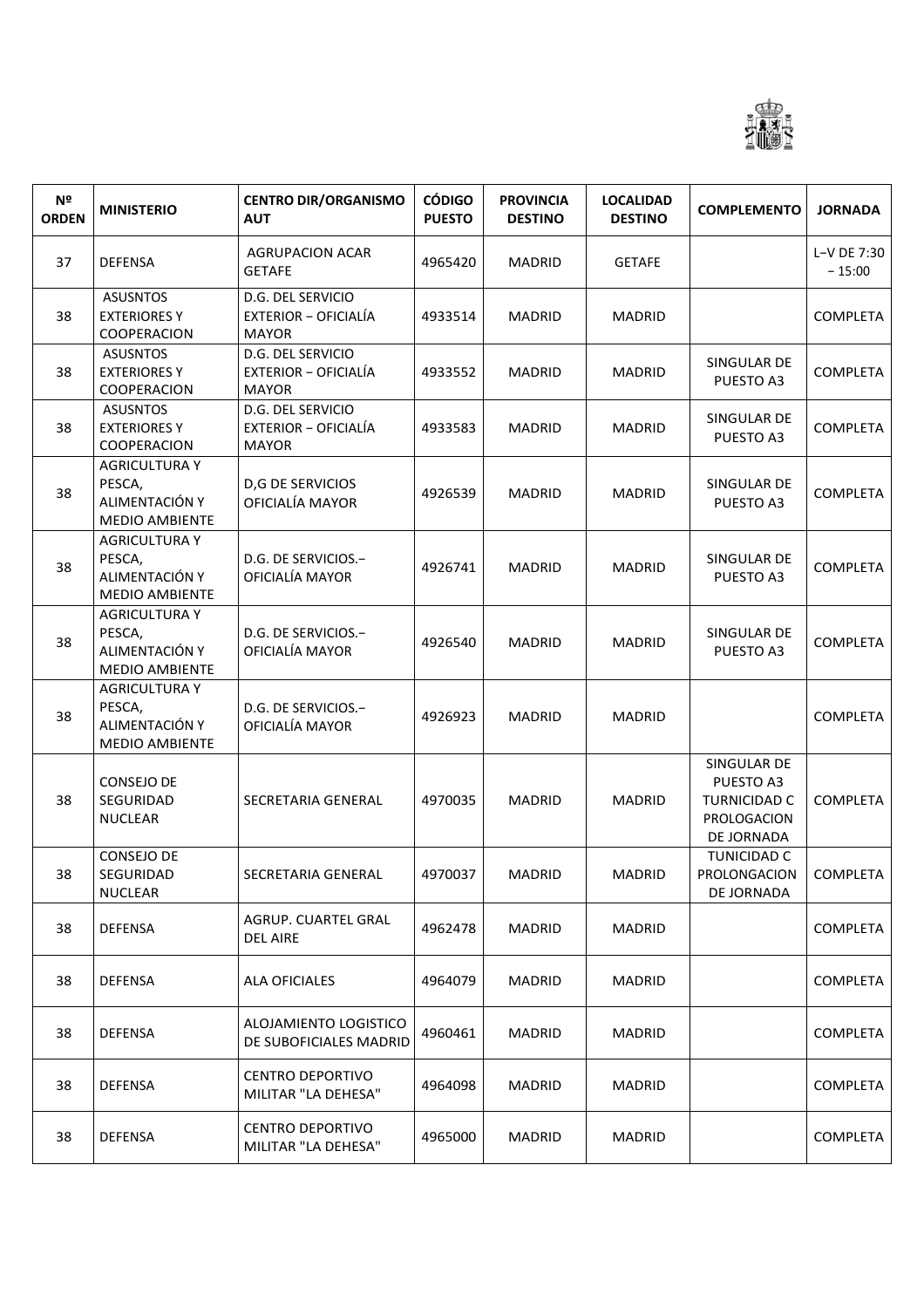

| N <sup>o</sup><br><b>ORDEN</b> | <b>MINISTERIO</b>                                 | <b>CENTRO DIR/ORGANISMO</b><br><b>AUT</b>      | <b>CÓDIGO</b><br><b>PUESTO</b> | <b>PROVINCIA</b><br><b>DESTINO</b> | <b>LOCALIDAD</b><br><b>DESTINO</b> | <b>COMPLEMENTO</b>       | <b>JORNADA</b>                  |
|--------------------------------|---------------------------------------------------|------------------------------------------------|--------------------------------|------------------------------------|------------------------------------|--------------------------|---------------------------------|
| 38                             | <b>DEFENSA</b>                                    | <b>CENTRO DEPORTIVO</b><br>MILITAR "LA DEHESA" | 4965945                        | <b>MADRID</b>                      | <b>MADRID</b>                      |                          | COMPLETA                        |
| 38                             | <b>DEFENSA</b>                                    | <b>CENTRO DEPORTIVO</b><br>MILITAR "LA DEHESA" | 4966043                        | <b>MADRID</b>                      | <b>MADRID</b>                      |                          | COMPLETA                        |
| 38                             | <b>DEFENSA</b>                                    | <b>CENTRO DEPORTIVO</b><br>MILITAR "SAN JORGE" | 4964282                        | <b>MADRID</b>                      | <b>MADRID</b>                      |                          | <b>COMPLETA</b>                 |
| 38                             | <b>DEFENSA</b>                                    | DIRECCIÓN DE ASISTENCIA<br>AL PERSONAL         | 4962387                        | <b>MADRID</b>                      | <b>MADRID</b>                      |                          | <b>COMPLETA</b>                 |
| 38                             | <b>DEFENSA</b>                                    | SDG R.INTERIOR                                 | 4963934                        | <b>MADRID</b>                      | <b>MADRID</b>                      |                          | <b>TURNO DE</b><br><b>TARDE</b> |
| 38                             | <b>DEFENSA</b>                                    | <b>SDG R.INTERIOR</b>                          | 4963909                        | <b>MADRID</b>                      | <b>MADRID</b>                      |                          | <b>TURNO DE</b><br><b>TARDE</b> |
| 38                             | <b>DEFENSA</b>                                    | SDG.REG.INTERIOR                               | 4963954                        | MADRID                             | <b>MADRID</b>                      |                          | <b>TURNO DE</b><br><b>TARDE</b> |
| 38                             | <b>DEFENSA</b>                                    | SDG.REG.INTERIOR                               | 4964644                        | <b>MADRID</b>                      | <b>MADRID</b>                      |                          | <b>TURNO DE</b><br><b>TARDE</b> |
| 38                             | <b>DEFENSA</b>                                    | SDG.REG.INTERIOR                               | 4964646                        | <b>MADRID</b>                      | <b>MADRID</b>                      |                          | <b>TURNO DE</b><br><b>TARDE</b> |
| 38                             | <b>DEFENSA</b>                                    | SDG.REG.INTERIOR                               | 4965002                        | MADRID                             | <b>MADRID</b>                      |                          | <b>TURNO DE</b><br><b>TARDE</b> |
| 38                             | <b>DEFENSA</b>                                    | SDG.REG.INTERIOR                               | 4965322                        | <b>MADRID</b>                      | <b>MADRID</b>                      |                          | TURNO DE<br><b>TARDE</b>        |
| 38                             | <b>DEFENSA</b>                                    | SECRETARIA GENERAL DEL<br><b>INTA</b>          | 4962722                        | <b>MADRID</b>                      | <b>MADRID</b>                      |                          | <b>COMPLETA</b>                 |
| 38                             | <b>DEFENSA</b>                                    | SECRETARIA GENERAL DEL<br><b>INVIED</b>        | 4964103                        | <b>MADRID</b>                      | <b>MADRID</b>                      |                          | COMPLETA                        |
| 38                             | <b>DEFENSA</b>                                    | SUBDELDEF MADRID                               | 4965482                        | <b>MADRID</b>                      | <b>MADRID</b>                      |                          | MAÑANA<br>7:30 A<br>15:00 H.    |
| 38                             | <b>DEFENSA</b>                                    | SUBDELDEF MADRID                               | 4965591                        | <b>MADRID</b>                      | <b>MADRID</b>                      |                          | MAÑANA<br>7:30 A<br>15:00 H.    |
| 38                             | <b>DEFENSA</b>                                    | <b>SUBDELDEF MADRID</b>                        | 4965712                        | <b>MADRID</b>                      | <b>MADRID</b>                      |                          | MAÑANA<br>7:30 A<br>15:00 H.    |
| 38                             | ECONOMIA,<br><b>INDUSTRIA Y</b><br>COMPETITIVIDAD | OFICIALÍA MAYOR                                | 4906148                        | <b>MADRID</b>                      | MADRID                             | SINGULAR DE<br>PUESTO A3 | <b>COMPLETA</b>                 |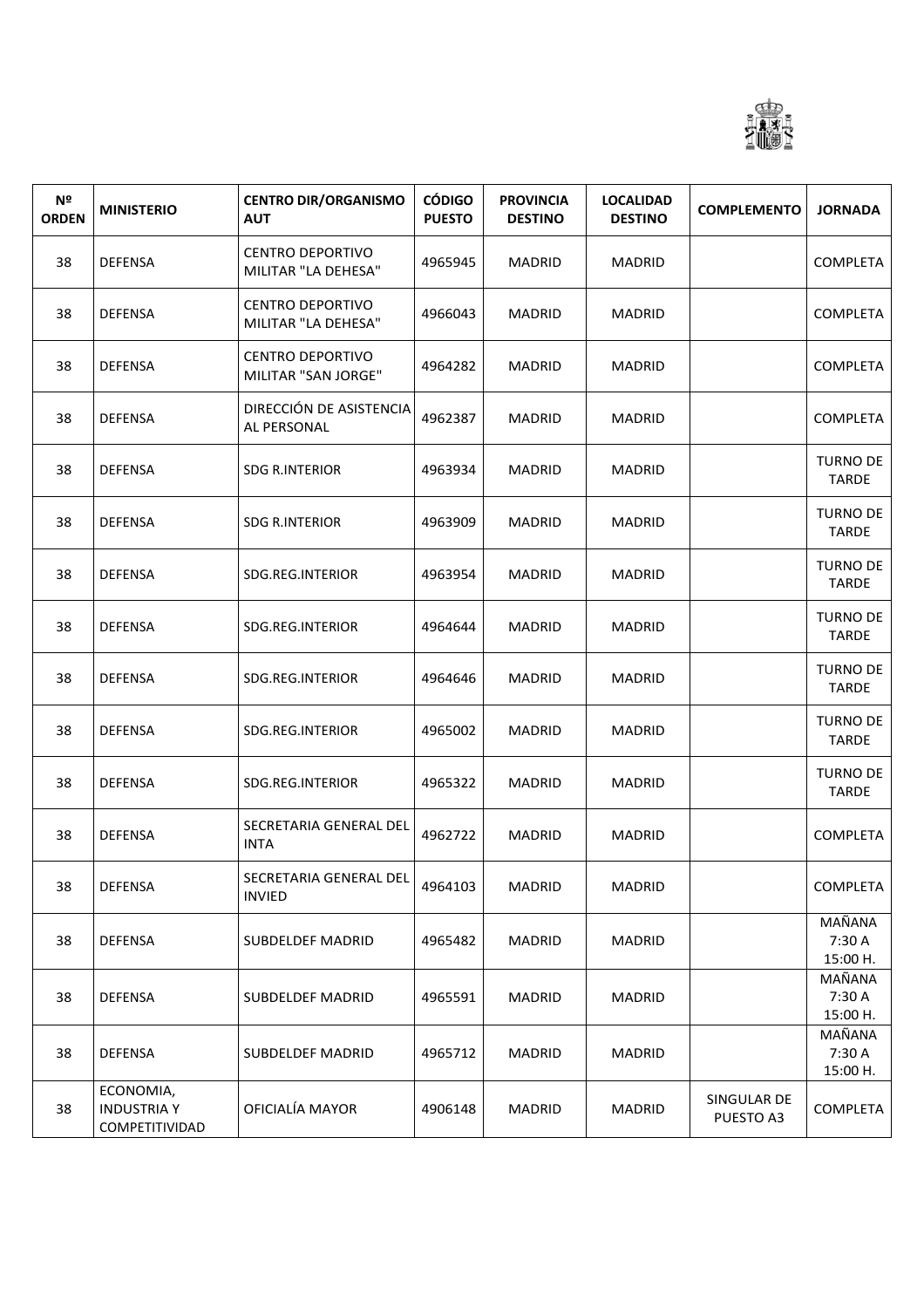

| Nº<br><b>ORDEN</b> | <b>MINISTERIO</b>                                 | <b>CENTRO DIR/ORGANISMO</b><br><b>AUT</b>                                                 | <b>CÓDIGO</b><br><b>PUESTO</b> | <b>PROVINCIA</b><br><b>DESTINO</b> | <b>LOCALIDAD</b><br><b>DESTINO</b> | <b>COMPLEMENTO</b>       | <b>JORNADA</b>                  |
|--------------------|---------------------------------------------------|-------------------------------------------------------------------------------------------|--------------------------------|------------------------------------|------------------------------------|--------------------------|---------------------------------|
| 38                 | ECONOMIA,<br><b>INDUSTRIA Y</b><br>COMPETITIVIDAD | OFICIALÍA MAYOR                                                                           | 4918081                        | <b>MADRID</b>                      | <b>MADRID</b>                      | SINGULAR DE<br>PUESTO A3 | <b>COMPLETA</b>                 |
| 38                 | ECONOMIA,<br><b>INDUSTRIA Y</b><br>COMPETITIVIDAD | OFICIALÍA MAYOR                                                                           | 4918122-                       | <b>MADRID</b>                      | <b>MADRID</b>                      | SINGULAR DE<br>PUESTO A3 | TURNO DE<br><b>TARDE</b>        |
| 38                 | ECONOMIA,<br><b>INDUSTRIA Y</b><br>COMPETITIVIDAD | OFICIALÍA MAYOR                                                                           | 4905508                        | <b>MADRID</b>                      | <b>MADRID</b>                      | SINGULAR DE<br>PUESTO A3 | TURNO DE<br><b>TARDE</b>        |
| 38                 | ECONOMIA,<br><b>INDUSTRIA Y</b><br>COMPETITIVIDAD | AGENCIA ESTATAL DE<br>INVESTIGACIÓN                                                       | 4918112                        | <b>MADRID</b>                      | <b>MADRID</b>                      |                          | <b>COMPLETA</b>                 |
| 38                 | ECONOMIA,<br><b>INDUSTRIA Y</b><br>COMPETITIVIDAD | OFICIALÍA MAYOR                                                                           | 4906142                        | <b>MADRID</b>                      | <b>MADRID</b>                      | SINGULAR DE<br>PUESTO A3 | TURNO DE<br><b>TARDE</b>        |
| 38                 | ECONOMIA,<br><b>INDUSTRIA Y</b><br>COMPETITIVIDAD | OFICIALÍA MAYOR                                                                           | 4918125                        | <b>MADRID</b>                      | <b>MADRID</b>                      | SINGULAR DE<br>PUESTO A3 | TURNO DE<br><b>TARDE</b>        |
| 38                 | ECONOMIA,<br><b>INDUSTRIA Y</b><br>COMPETITIVIDAD | SECRETARÍA GENERAL DEL<br><b>TESORO Y POLÍTICA</b><br><b>FINANCIERA</b>                   | 4906182                        | <b>MADRID</b>                      | <b>MADRID</b>                      | SINGULAR DE<br>PUESTO A3 | <b>COMPLETA</b>                 |
| 38                 | EDUCACION,<br><b>CULTURA Y DEPORTE</b>            | <b>CENTRO DRAMATICO</b><br><b>NACIONAL</b>                                                |                                | <b>MADRID</b>                      | <b>MADRID</b>                      |                          | <b>TURNO DE</b><br><b>TARDE</b> |
| 38                 | EDUCACION,<br><b>CULTURA Y DEPORTE</b>            | COMPAÑÍA NACIONAL DE<br><b>TEATRO CLASICO</b>                                             |                                | <b>MADRID</b>                      | <b>MADRID</b>                      |                          | <b>TURNO DE</b><br><b>TARDE</b> |
| 38                 | EDUCACION,<br><b>CULTURA Y DEPORTE</b>            | <b>CONSEJO SUPERIOR DE</b><br><b>DEPORTES</b>                                             | 4908888                        | MADRID                             | <b>MADRID</b>                      | SINGULAR DE<br>PUESTO A3 | TURNO DE<br><b>TARDE</b>        |
| 38                 | EDUCACION,<br><b>CULTURA Y DEPORTE</b>            | <b>INSTITUTO DE LA</b><br>CINEMATOGRAFÍA Y DE<br><b>LAS ARTES</b><br><b>AUDIOVISUALES</b> | 4920147                        | <b>MADRID</b>                      | <b>MADRID</b>                      | SINGULAR DE<br>PUESTO A3 | <b>COMPLETA</b>                 |
| 38                 | EDUCACION,<br><b>CULTURA Y DEPORTE   MAYOR</b>    | SUBSECRETARÍA OFICIALÍA                                                                   | 4920176                        | <b>MADRID</b>                      | <b>MADRID</b>                      | SINGULAR DE<br>PUESTO A3 | <b>COMPLETA</b>                 |
| 38                 | EDUCACION,<br><b>CULTURA Y DEPORTE</b>            | SUBSECRETARÍA OFICIALÍA<br><b>MAYOR</b>                                                   | 4920177                        | <b>MADRID</b>                      | <b>MADRID</b>                      | SINGULAR DE<br>PUESTO A3 | <b>TURNO DE</b><br>TARDE        |
| 38                 | EDUCACION,<br><b>CULTURA Y DEPORTE</b>            | SUBSECRETARÍA OFICIALÍA<br><b>MAYOR</b>                                                   | 4908674                        | <b>MADRID</b>                      | <b>MADRID</b>                      | SINGULAR DE<br>PUESTO A3 | <b>COMPLETA</b>                 |
| 38                 | EDUCACION,<br><b>CULTURA Y DEPORTE</b>            | SUBSECRETARÍA OFICIALÍA<br><b>MAYOR</b>                                                   | 4920163                        | <b>MADRID</b>                      | <b>MADRID</b>                      | SINGULAR DE<br>PUESTO A3 | <b>TURNO DE</b><br>TARDE        |
| 38                 | EDUCACION,<br><b>CULTURA Y DEPORTE</b>            | SUBSECRETARÍA OFICIALÍA<br><b>MAYOR</b>                                                   | 4920189                        | <b>MADRID</b>                      | MADRID                             | SINGULAR DE<br>PUESTO A3 | TURNO DE<br>TARDE               |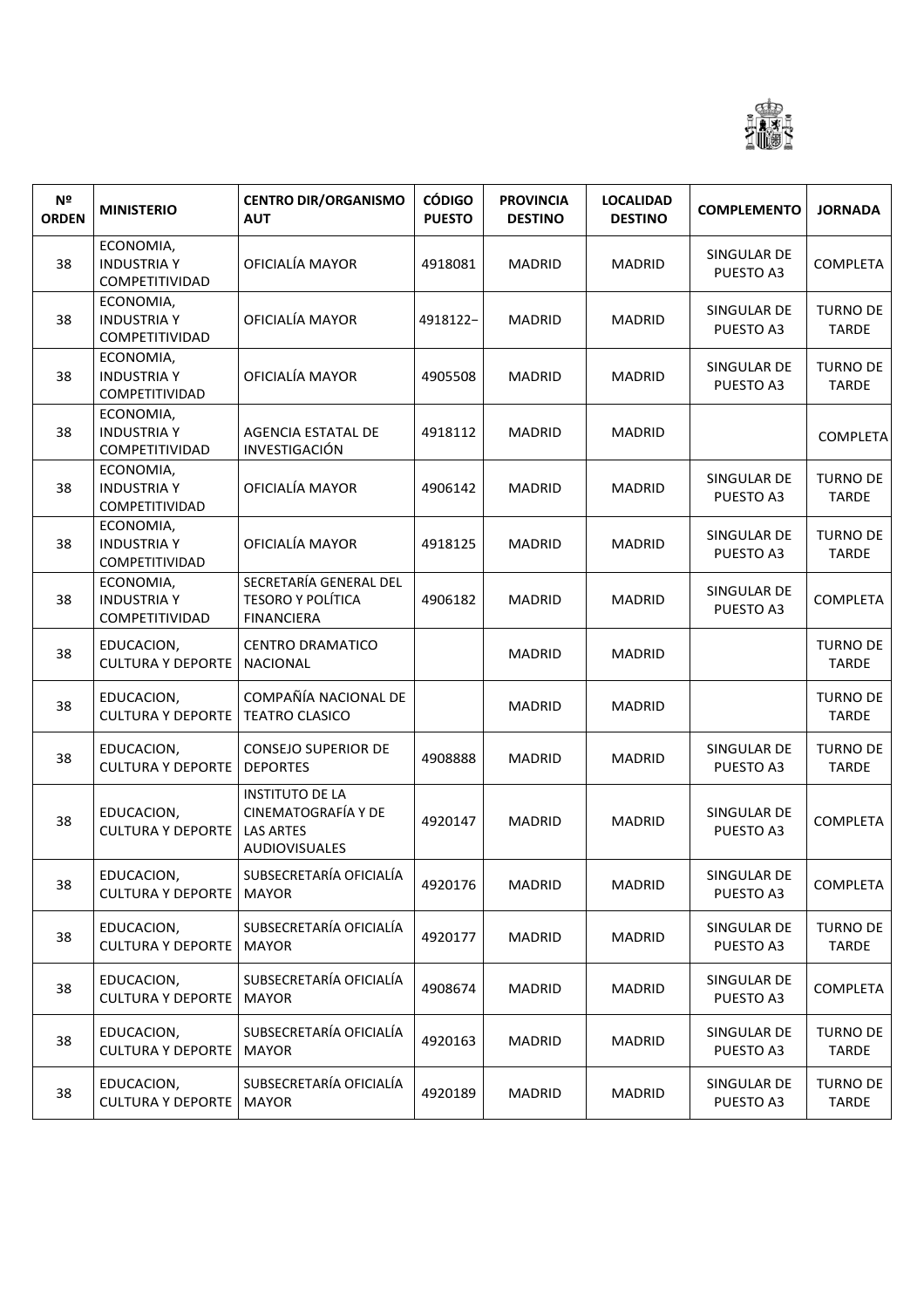

| N <sup>o</sup><br><b>ORDEN</b> | <b>MINISTERIO</b>                                  | <b>CENTRO DIR/ORGANISMO</b><br><b>AUT</b>                                     | <b>CÓDIGO</b><br><b>PUESTO</b> | <b>PROVINCIA</b><br><b>DESTINO</b> | <b>LOCALIDAD</b><br><b>DESTINO</b> | <b>COMPLEMENTO</b>                                     | <b>JORNADA</b>                  |
|--------------------------------|----------------------------------------------------|-------------------------------------------------------------------------------|--------------------------------|------------------------------------|------------------------------------|--------------------------------------------------------|---------------------------------|
| 38                             | EDUCACION,<br><b>CULTURA Y DEPORTE</b>             | TEATRO DE LA ZARZUELA                                                         |                                | <b>MADRID</b>                      | <b>MADRID</b>                      |                                                        | <b>TURNO DE</b><br>TARDE        |
| 38                             | EDUCACION,<br><b>CULTURA Y DEPORTE</b>             | TEATRO DE LA ZARZUELA                                                         |                                | <b>MADRID</b>                      | <b>MADRID</b>                      |                                                        | <b>TURNO DE</b><br><b>TARDE</b> |
| 38                             | EDUCACION,<br><b>CULTURA Y DEPORTE</b>             | TEATRO DE LA ZARZUELA                                                         |                                | <b>MADRID</b>                      | <b>MADRID</b>                      |                                                        | <b>TURNO DE</b><br><b>TARDE</b> |
| 38                             | EDUCACION,<br><b>CULTURA Y DEPORTE</b>             | TEATRO DE LA ZARZUELA                                                         |                                | <b>MADRID</b>                      | <b>MADRID</b>                      |                                                        | <b>COMPLETA</b>                 |
| 38                             | <b>EMPLEO Y</b><br>SEGURIDAD SOCIAL                | INSTITUTO NACIONAL DE<br>LA SEGURIDAD SOCIAL                                  | 4916241                        | <b>MADRID</b>                      | <b>MADRID</b>                      | SINGULAR DE<br>PUESTO A3                               | <b>COMPLETA</b>                 |
| 38                             | <b>EMPLEOY</b><br>SEGURIDAD SOCIAL                 | <b>INSTITUTO NACIONAL DE</b><br>LA SEGURIDAD SOCIAL                           | 4916207                        | <b>MADRID</b>                      | <b>MADRID</b>                      | SINGULAR DE<br>PUESTO A3                               | COMPLETA                        |
| 38                             | <b>EMPLEO Y</b><br>SEGURIDAD SOCIAL                | <b>INSTITUTO NACIONAL DE</b><br>SEGURIDAD, SALUD Y<br>BIENESTAR EN EL TRABAJO | 4916896                        | <b>MADRID</b>                      | <b>MADRID</b>                      |                                                        | COMPLETA                        |
| 38                             | <b>EMPLEOY</b><br>SEGURIDAD SOCIAL                 | <b>TESORERÍA GENERAL DE</b><br>LA SEGURIDAD SOCIAL                            | 4915790                        | <b>MADRID</b>                      | <b>MADRID</b>                      | SINGULAR DE<br>PUESTO A3<br>PROLONGACION<br>DE JORNADA | <b>COMPLETA</b>                 |
| 38                             | <b>ENERGIA, TURISMO Y</b><br><b>AGENDA DIGITAL</b> | SUBSECRETARIA                                                                 | 4918003                        | <b>MADRID</b>                      | <b>MADRID</b>                      | SINGULAR DE<br>PUESTO A3                               | <b>TURNO DE</b><br><b>TARDE</b> |
| 38                             | <b>ENERGIA, TURISMO Y</b><br><b>AGENDA DIGITAL</b> | SUBSECRETARIA                                                                 | 4918051                        | <b>MADRID</b>                      | <b>MADRID</b>                      | SINGULAR DE<br>PUESTO A3                               | <b>TURNO DE</b><br><b>TARDE</b> |
| 38                             | <b>ENERGIA, TURISMO Y</b><br><b>AGENDA DIGITAL</b> | SUBSECRETARIA                                                                 | 4918092                        | <b>MADRID</b>                      | <b>MADRID</b>                      | SINGULAR DE<br>PUESTO A3                               | <b>TURNO DE</b><br>TARDE        |
| 38                             | <b>ENERGIA, TURISMO Y</b><br>AGENDA DIGITAL        | SUBSECRETARIA                                                                 | 4918096                        | <b>MADRID</b>                      | <b>MADRID</b>                      |                                                        | <b>TURNO DE</b><br>TARDE        |
| 38                             | <b>ENERGIA, TURISMO Y</b><br><b>AGENDA DIGITAL</b> | SUBSECRETARIA                                                                 | 4906232                        | <b>MADRID</b>                      | <b>MADRID</b>                      | SINGULAR DE<br>PUESTO A3                               | <b>TURNO DE</b><br>TARDE        |
| 38                             | <b>FOMENTO</b>                                     | <b>CEDEX-CENTRO DE</b><br><b>ESTUDIOS DE PUERTOS Y</b><br><b>COSTAS</b>       | 4900530                        | <b>MADRID</b>                      | <b>MADRID</b>                      |                                                        | COMPLETA                        |
| 38                             | <b>FOMENTO</b>                                     | <b>CEDEX-CENTRO DE</b><br><b>ESTUDIOS DEL</b><br><b>TRANSPORTE</b>            | 4900546                        | <b>MADRID</b>                      | <b>MADRID</b>                      |                                                        | COMPLETA                        |
| 38                             | <b>FOMENTO</b>                                     | CEDEX-SECRETARÍA<br><b>GENERAL</b>                                            | 4900179                        | <b>MADRID</b>                      | <b>MADRID</b>                      |                                                        | COMPLETA                        |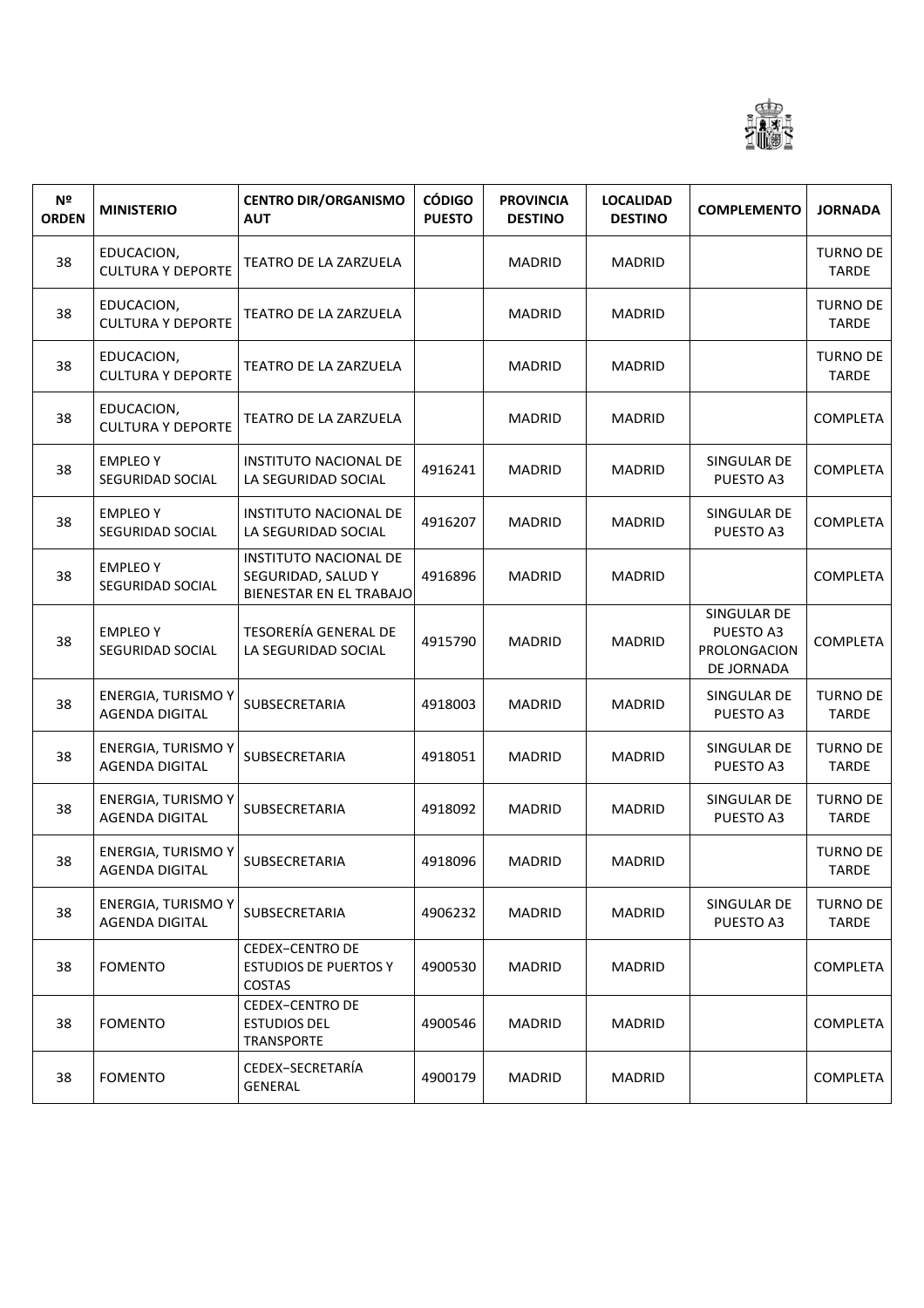

| N <sup>2</sup><br><b>ORDEN</b> | <b>MINISTERIO</b> | <b>CENTRO DIR/ORGANISMO</b><br><b>AUT</b>                                                                            | <b>CÓDIGO</b><br><b>PUESTO</b> | <b>PROVINCIA</b><br><b>DESTINO</b> | <b>LOCALIDAD</b><br><b>DESTINO</b> | <b>COMPLEMENTO</b>                             | <b>JORNADA</b>                  |
|--------------------------------|-------------------|----------------------------------------------------------------------------------------------------------------------|--------------------------------|------------------------------------|------------------------------------|------------------------------------------------|---------------------------------|
| 38                             | <b>FOMENTO</b>    | <b>CENTRO DE ESTUDIOS Y</b><br>EXPERIMENTACIÓN DE<br>OBRAS PÚBLICAS (CENTRO<br>DE ESTUDIOS DE TÉCNICAS<br>APLICADAS) | 4900030                        | <b>MADRID</b>                      | <b>MADRID</b>                      | SINGULAR DE<br>PUESTO A3<br><b>TURNICIDADA</b> | <b>TURNO DE</b><br><b>TARDE</b> |
| 38                             | <b>FOMENTO</b>    | <b>CENTRO DE ESTUDIOS Y</b><br>EXPERIMENTACIÓN DE<br>OBRAS PÚBLICAS (CENTRO<br>DE ESTUDIOS<br><b>HIDROGRÁFICOS)</b>  | 4900026                        | <b>MADRID</b>                      | <b>MADRID</b>                      | SINGULAR DE<br>PUESTO A3<br>TURNICIDAD A1      | <b>COMPLETA</b>                 |
| 38                             | <b>FOMENTO</b>    | <b>CENTRO DE ESTUDIOS Y</b><br>EXPERIMENTACIÓN DE<br>OBRAS PÚBLICAS (CENTRO<br>DE ESTUDIOS Y TÉCNICAS<br>APLICADAS)  | 4900178                        | <b>MADRID</b>                      | <b>MADRID</b>                      |                                                | <b>COMPLETA</b>                 |
| 38                             | <b>FOMENTO</b>    | <b>CENTRO DE ESTUDIOS Y</b><br>EXPERIMENTACIÓN DE<br>OBRAS PÚBLICAS<br>(LABORATORIO DE<br>GEOTÉCNICA)                | 4900028                        | <b>MADRID</b>                      | <b>MADRID</b>                      |                                                | <b>COMPLETA</b>                 |
| 38                             | <b>FOMENTO</b>    | D.G. DEL INSTITUTO<br><b>GEOGRÁFICA NACIONAL</b>                                                                     | 4899990                        | <b>MADRID</b>                      | <b>MADRID</b>                      | SINGULAR DE<br>PUESTO A3                       | <b>COMPLETA</b>                 |
| 38                             | <b>FOMENTO</b>    | D.G. DEL INSTITUTO<br><b>GEOGRÁFICA NACIONAL</b>                                                                     | 4900518                        | <b>MADRID</b>                      | <b>MADRID</b>                      | SINGULAR DE<br>PUESTO A3                       | <b>COMPLETA</b>                 |
| 38                             | <b>FOMENTO</b>    | DEMARCACIÓN DE<br><b>CARRETERAS MADRID</b>                                                                           | 5098673                        | <b>MADRID</b>                      | <b>MADRID</b>                      |                                                | <b>COMPLETA</b>                 |
| 38                             | <b>FOMENTO</b>    | DG MARINA MERCANTE -<br>SG COORDINACIÓN Y<br><b>GESTIÓN</b><br>ADMINISTRATIVA                                        | 4900460                        | <b>MADRID</b>                      | <b>MADRID</b>                      | SINGULAR DE<br>PUESTO A3                       | <b>COMPLETA</b>                 |
| 38                             | <b>FOMENTO</b>    | INSPECCIÓN GENERAL DE<br>FOMENTO - OFICIALÍA<br><b>MAYOR</b>                                                         | 4900502                        | <b>MADRID</b>                      | <b>MADRID</b>                      | SINGULAR DE<br>PUESTO A3                       | <b>TURNO DE</b><br><b>TARDE</b> |
| 38                             | <b>FOMENTO</b>    | INSPECCIÓN GENERAL DE<br>FOMENTO - OFICIALÍA<br><b>MAYOR</b>                                                         | 4900513                        | <b>MADRID</b>                      | <b>MADRID</b>                      | SINGULAR DE<br>PUESTO A3                       | <b>TURNO DE</b><br><b>TARDE</b> |
| 38                             | <b>FOMENTO</b>    | OFICIALÍA MAYOR (D.G.<br>DE ORGANIZACIÓN E<br>INSPECCIÓN)                                                            | 4900532                        | <b>MADRID</b>                      | <b>MADRID</b>                      | SINGULAR DE<br>PUESTO A3                       | <b>TURNO DE</b><br><b>TARDE</b> |
| 38                             | <b>FOMENTO</b>    | OFICIALÍA MAYOR (D.G.<br>DE ORGANIZACIÓN E<br>INSPECCIÓN)                                                            | 4900476                        | <b>MADRID</b>                      | <b>MADRID</b>                      | SINGULAR DE<br>PUESTO A3                       | <b>TURNO DE</b><br><b>TARDE</b> |
| 38                             | <b>FOMENTO</b>    | OFICIALÍA MAYOR (D.G.<br>DE ORGANIZACIÓN E<br>INSPECCIÓN)                                                            | 4900499                        | <b>MADRID</b>                      | <b>MADRID</b>                      | SINGULAR DE<br>PUESTO A3                       | <b>TURNO DE</b><br><b>TARDE</b> |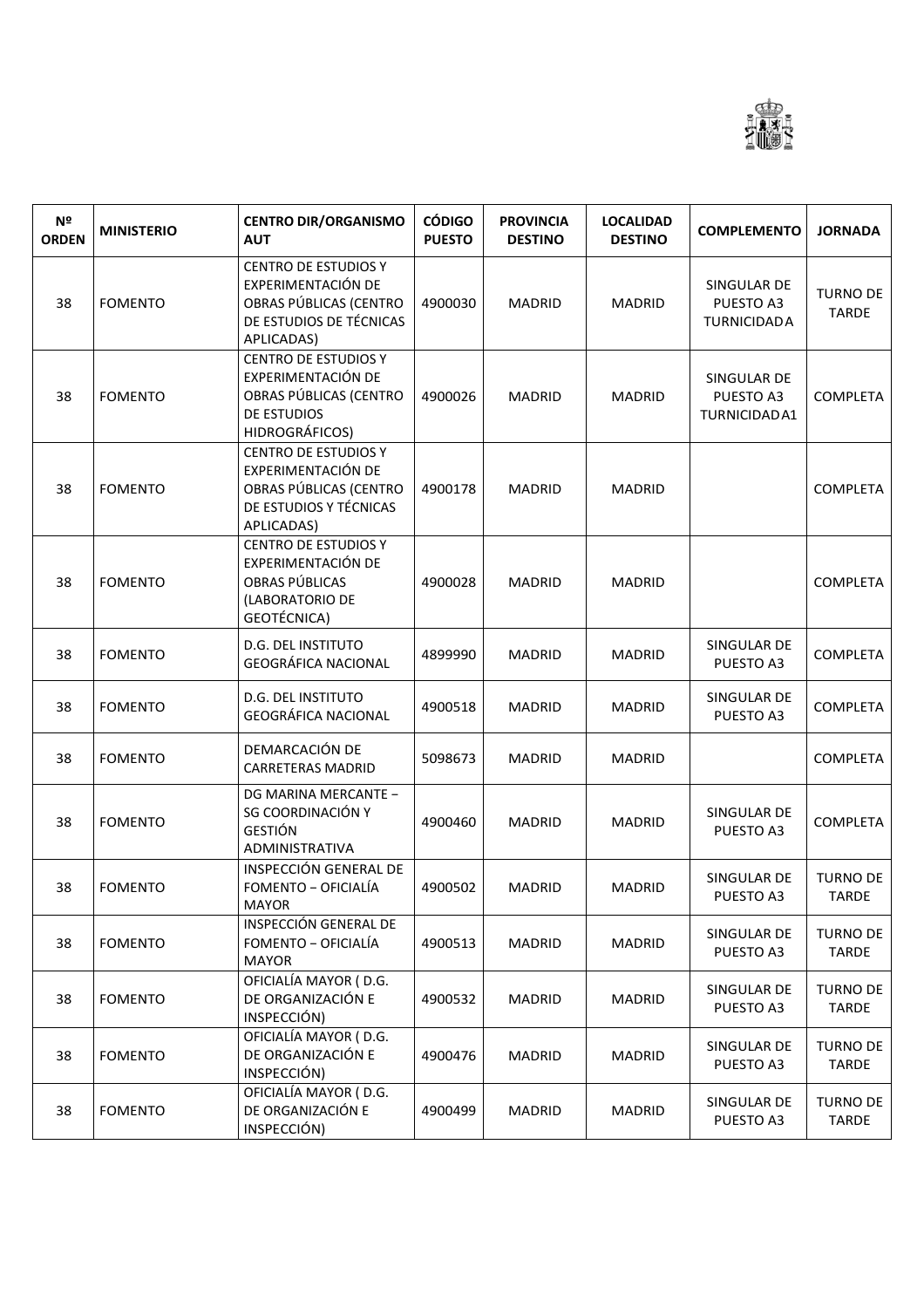

| N <sup>o</sup><br><b>ORDEN</b> | <b>MINISTERIO</b>                                                            | <b>CENTRO DIR/ORGANISMO</b><br><b>AUT</b>                                                        | <b>CÓDIGO</b><br><b>PUESTO</b> | <b>PROVINCIA</b><br><b>DESTINO</b> | <b>LOCALIDAD</b><br><b>DESTINO</b> | <b>COMPLEMENTO</b>                 | <b>JORNADA</b>                  |
|--------------------------------|------------------------------------------------------------------------------|--------------------------------------------------------------------------------------------------|--------------------------------|------------------------------------|------------------------------------|------------------------------------|---------------------------------|
| 38                             | <b>FOMENTO</b>                                                               | OFICIALÍA MAYOR (D.G. DE<br>ORGANIZACIÓN E<br>INSPECCIÓN)                                        | 4900561                        | MADRID                             | <b>MADRID</b>                      | DISPONIBILIDAD<br><b>HORARIA A</b> | <b>COMPLETA</b>                 |
| 38                             | <b>HACIENDAY</b><br>FUNCIÓN PÚBLICA                                          | D.GRAL. CATASTRO /<br>SECRETARÍA GENERAL                                                         | 4905799                        | <b>MADRID</b>                      | <b>MADRID</b>                      | SINGULAR DE<br>PUESTO A3           | <b>COMPLETA</b>                 |
| 38                             | <b>HACIENDAY</b><br><b>FUNCIÓN PÚBLICA</b>                                   | D.GRAL.<br>CATASTRO/SECRETARÍA<br><b>GENERAL</b>                                                 | 4905878                        | <b>MADRID</b>                      | <b>MADRID</b>                      | SINGULAR DE<br>PUESTO A3           | <b>COMPLETA</b>                 |
| 38                             | <b>HACIENDAY</b><br>FUNCIÓN PÚBLICA                                          | SECRETARÍA DE ESTADO<br>DE FUNCIÓN PÚBLICA/S.G.<br>DE ASUNTOS GENERALES Y<br>COORDINACION        | 4932410                        | <b>MADRID</b>                      | <b>MADRID</b>                      |                                    | <b>COMPLETA</b>                 |
| 38                             | <b>HACIENDAY</b><br>FUNCIÓN PÚBLICA                                          | SECRETARÍA DE ESTADO<br>DE FUNCIÓN PÚBLICA/S.G.<br>DE ASUNTOS GENERALES Y<br><b>COORDINACION</b> | 4932462                        | <b>MADRID</b>                      | <b>MADRID</b>                      | SINGULAR DE<br>PUESTO A3           | <b>COMPLETA</b>                 |
| 38                             | <b>HACIENDAY</b><br>FUNCIÓN PÚBLICA                                          | SUBSECRETARÍA                                                                                    | 4905980                        | <b>MADRID</b>                      | <b>MADRID</b>                      | SINGULAR DE<br>PUESTO A3           | <b>COMPLETA</b>                 |
| 38                             | <b>HACIENDAY</b><br>FUNCIÓN PÚBLICA                                          | SUBSECRETARÍA                                                                                    | 4905727                        | <b>MADRID</b>                      | <b>MADRID</b>                      | SINGULAR DE<br>PUESTO A3           | COMPLETA                        |
| 38                             | <b>INTERIOR</b>                                                              | D. G. TRÁFICO-<br>SECRETARÍA GENERAL                                                             | 4928832                        | <b>MADRID</b>                      | <b>MADRID</b>                      |                                    | <b>COMPLETA</b>                 |
| 38                             | <b>INTERIOR</b>                                                              | D. G. TRÁFICO-<br>SECRETARÍA GENERAL                                                             | 4929752                        | <b>MADRID</b>                      | <b>MADRID</b>                      |                                    | COMPLETA                        |
| 38                             | <b>JUSTICIA</b>                                                              | SUBSECRETARIA S.G.<br><b>CONTRATACION Y</b><br><b>SERVICIOS</b>                                  | 4929993                        | MADRID                             | <b>MADRID</b>                      | SINGULAR DE<br>PUESTO A3           | COMPLETA                        |
| 38                             | <b>JUSTICIA</b>                                                              | SUBSECRETARIA S.G.<br><b>CONTRATACION Y</b><br><b>SERVICIOS</b>                                  | 4930036                        | <b>MADRID</b>                      | <b>MADRID</b>                      | SINGULAR DE<br>PUESTO A3           | <b>TURNO DE</b><br><b>TARDE</b> |
| 38                             | PRESIDENCIA Y PARA<br>LAS<br><b>ADMINISTRACIONES</b><br><b>TERRITORIALES</b> | <b>CENTRO DE ESTUDIOS</b><br>POLÍTICOS Y<br><b>CONSTITUCIONALES</b>                              | 4896820                        | MADRID                             | <b>MADRID</b>                      |                                    | <b>COMPLETA</b>                 |
| 38                             | PRESIDENCIA Y PARA<br>LAS<br><b>ADMINISTRACIONES</b><br><b>TERRITORIALES</b> | <b>GABINETE S.E.</b><br>COMUNICACIÓN                                                             | 4896813                        | MADRID                             | <b>MADRID</b>                      |                                    | <b>TURNO DE</b><br>TARDE        |
| 38                             | PRESIDENCIA Y PARA<br>LAS<br><b>ADMINISTRACIONES</b><br><b>TERRITORIALES</b> | SUBSECRETARIA                                                                                    | 4896759                        | MADRID                             | <b>MADRID</b>                      | SINGULAR DE<br>PUESTO A3           | <b>TURNO DE</b><br>TARDE        |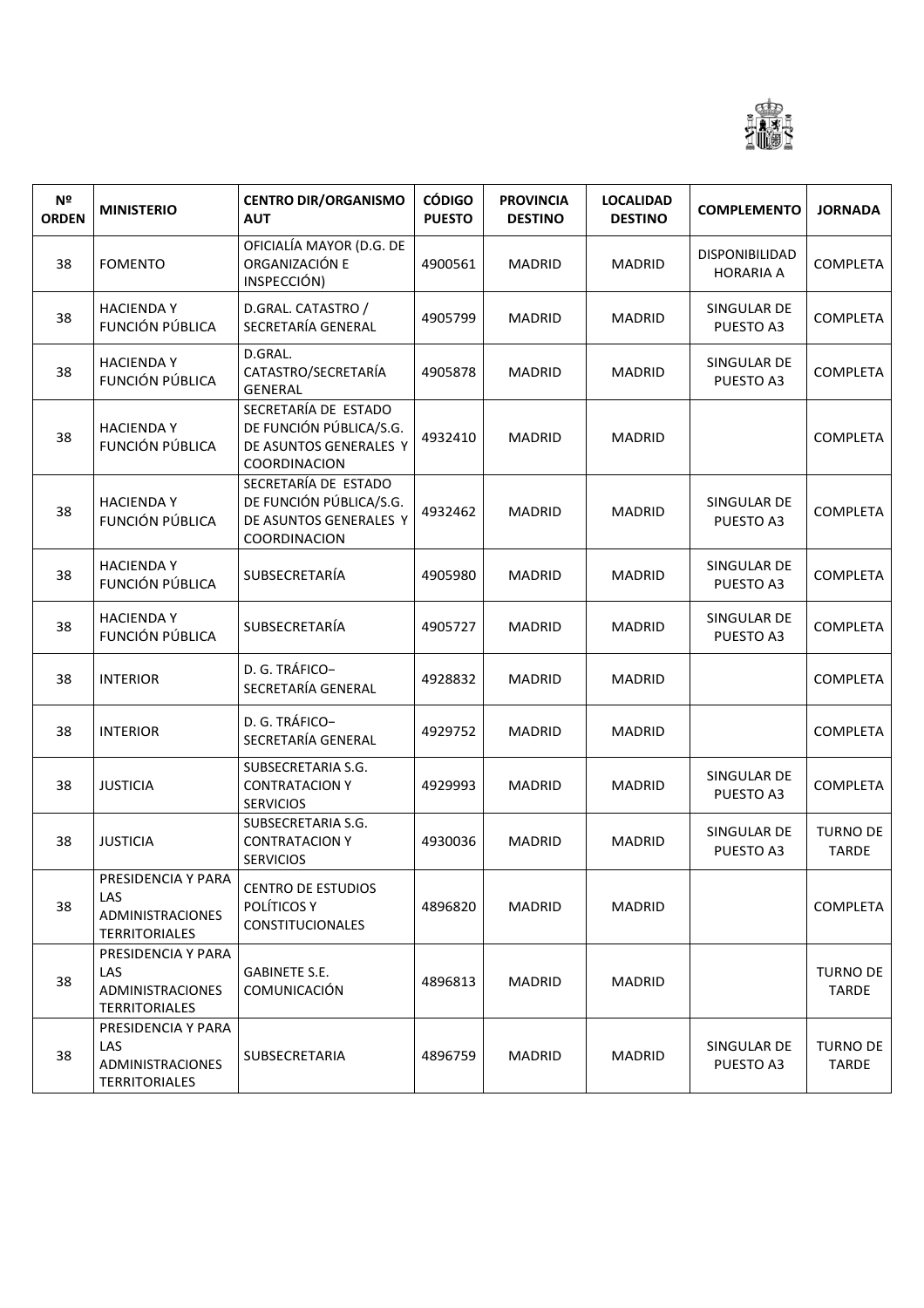

| N <sup>o</sup><br><b>ORDEN</b> | <b>MINISTERIO</b>                                                            | <b>CENTRO DIR/ORGANISMO</b><br><b>AUT</b>                                                | <b>CÓDIGO</b><br><b>PUESTO</b> | <b>PROVINCIA</b><br><b>DESTINO</b> | <b>LOCALIDAD</b><br><b>DESTINO</b> | <b>COMPLEMENTO</b>       | <b>JORNADA</b>                  |
|--------------------------------|------------------------------------------------------------------------------|------------------------------------------------------------------------------------------|--------------------------------|------------------------------------|------------------------------------|--------------------------|---------------------------------|
| 38                             | PRESIDENCIA Y PARA<br>LAS<br><b>ADMINISTRACIONES</b><br><b>TERRITORIALES</b> | SUBSECRETARÍA/OFICIALÍA<br><b>MAYOR</b>                                                  | 4896799                        | <b>MADRID</b>                      | <b>MADRID</b>                      | SINGULAR DE<br>PUESTO A3 | <b>TURNO DE</b><br><b>TARDE</b> |
| 38                             | PRESIDENCIA Y PARA<br>LAS<br>ADMINISTRACIONES<br><b>TERRITORIALES</b>        | SUBSECRETARÍA/OFICIALÍA<br><b>MAYOR</b>                                                  | 4896800                        | <b>MADRID</b>                      | <b>MADRID</b>                      | SINGULAR DE<br>PUESTO A3 | <b>TURNO DE</b><br><b>TARDE</b> |
| 38                             | PRESIDENCIA Y PARA<br>LAS<br>ADMINISTRACIONES<br><b>TERRITORIALES</b>        | UNIDAD DE MEDIOS<br><b>OPERATIVOS</b>                                                    | 4896745                        | <b>MADRID</b>                      | <b>MADRID</b>                      | SINGULAR DE<br>PUESTO A3 | <b>TURNO DE</b><br><b>TARDE</b> |
| 38                             | SANIDAD, SERVICIOS<br><b>SOCIALES E</b><br><b>IGUALDAD</b>                   | AGENCIA ESPAÑOLA DE<br>CONSUMO, SEGURIDAD<br><b>ALIMENTARIA Y</b><br><b>NUTRICIÓN</b>    | 4901434                        | <b>MADRID</b>                      | <b>MADRID</b>                      |                          | <b>COMPLETA</b>                 |
| 38                             | SANIDAD, SERVICIOS<br><b>SOCIALES E</b><br><b>IGUALDAD</b>                   | AGENCIA ESPAÑOLA DE<br><b>MEDICAMENTOS Y</b><br>PRODUCTOS SANITARIOS                     | 4901506                        | <b>MADRID</b>                      | <b>MADRID</b>                      |                          | <b>COMPLETA</b>                 |
| 38                             | SANIDAD, SERVICIOS<br><b>SOCIALES E</b><br><b>IGUALDAD</b>                   | <b>IMSERSO</b>                                                                           | 4916179                        | <b>MADRID</b>                      | <b>MADRID</b>                      | SINGULAR DE<br>PUESTO A3 | <b>COMPLETA</b>                 |
| 38                             | SANIDAD, SERVICIOS<br><b>SOCIALES E</b><br><b>IGUALDAD</b>                   | <b>IMSERSO</b>                                                                           | 4916181                        | <b>MADRID</b>                      | <b>MADRID</b>                      | SINGULAR DE<br>PUESTO A3 | <b>COMPLETA</b>                 |
| 39                             | <b>EMPLEOY</b><br>SEGURIDAD SOCIAL                                           | <b>INSTITUTO NACIONAL DE</b><br>LA SEGURIDAD SOCIAL                                      | 4916353                        | MALAGA                             | MALAGA                             | SINGULAR DE<br>PUESTO A3 | <b>COMPLETA</b>                 |
| 39                             | <b>EMPLEOY</b><br>SEGURIDAD SOCIAL                                           | <b>TESORERÍA GENERAL DE</b><br>LA SEGURIDAD SOCIAL                                       | 4915369                        | MALAGA                             | MALAGA                             | SINGULAR DE<br>PUESTO A3 | <b>COMPLETA</b>                 |
| 40                             | <b>DEFENSA</b>                                                               | INSTITUTO DE HISTORIA Y<br><b>CULTURA MILITAR</b><br>(MELILLA)                           | 4965713                        | MELILLA                            | MELILLA                            |                          | <b>COMPLETA</b>                 |
| 40                             | PRESIDENCIA Y PARA<br>LAS<br>ADMINISTRACIONES<br><b>TERRITORIALES</b>        | DELEGACIÓN DEL<br><b>GOBIERNO EN LA CIUDAD</b><br>DE MELILLA                             | 4932141                        | MELILLA                            | MELILLA                            |                          | <b>COMPLETA</b>                 |
| 41                             | <b>DEFENSA</b>                                                               | <b>INSTITUTO DE HISTORIA Y</b><br><b>CULTURA MILITAR</b><br>(CARTAGENA)                  | 4964718                        | <b>MURCIA</b>                      | CARTAGENA                          |                          | <b>COMPLETA</b>                 |
| 42                             | <b>AGRICULTURA Y</b><br>PESCA,<br>ALIMENTACIÓN Y<br><b>MEDIO AMBIENTE</b>    | CONFEDERACIÓN<br>HIDROGRÁFICA DEL<br><b>SEGURA</b>                                       | 4926747                        | <b>MURCIA</b>                      | <b>MURCIA</b>                      | SINGULAR DE<br>PUESTO A3 | <b>COMPLETA</b>                 |
| 42                             | <b>AGRICULTURA Y</b><br>PESCA,<br>ALIMENTACIÓN Y<br><b>MEDIO AMBIENTE</b>    | D,G SOSTENIBILIDAD DE<br>LA COSTA Y DEL MAR<br>DEMARCACIÓN DE<br><b>COSTAS DE MURCIA</b> | 4902084                        | <b>MURCIA</b>                      | <b>MURCIA</b>                      | SINGULAR DE<br>PUESTO A3 | <b>COMPLETA</b>                 |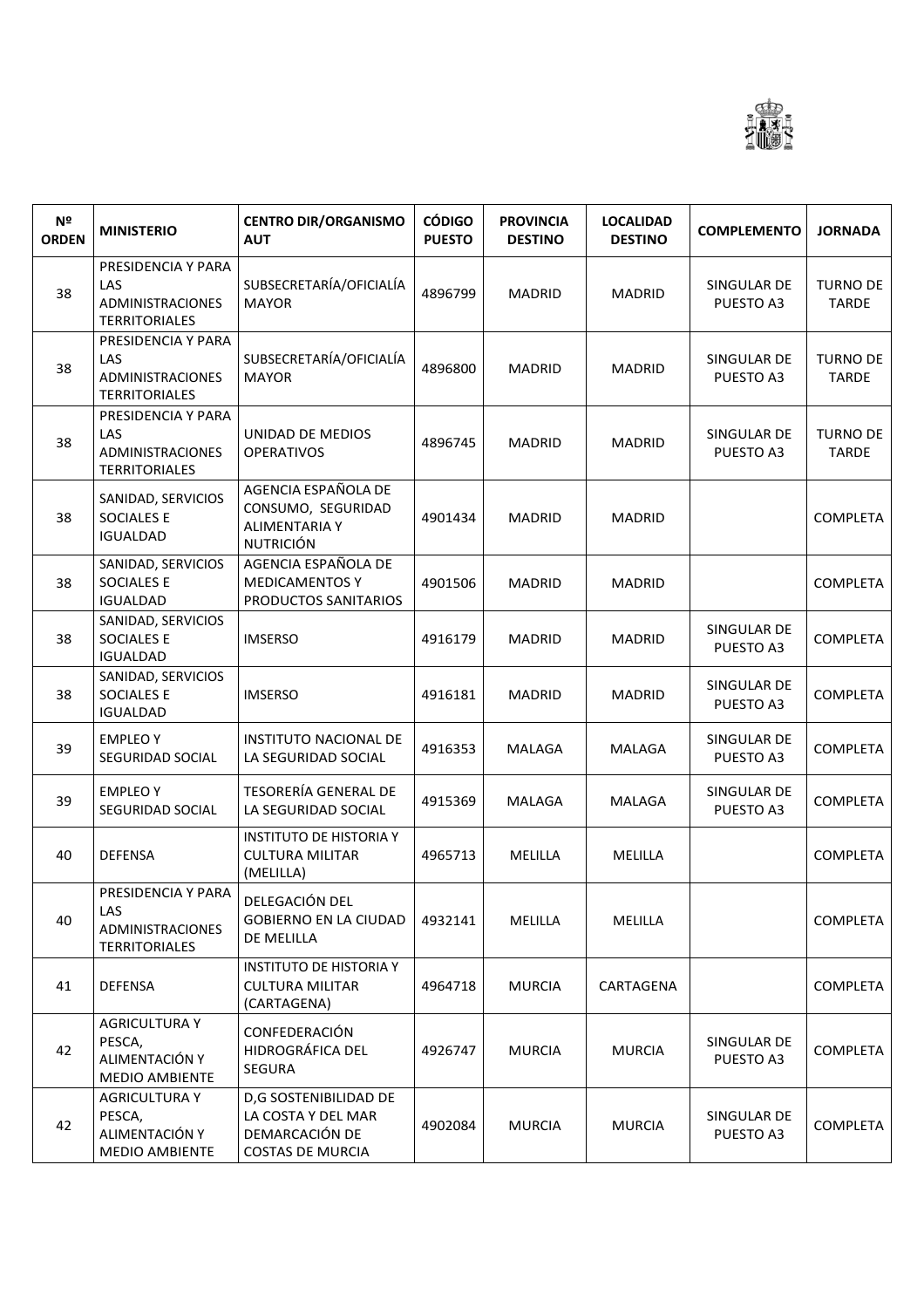

| Nº<br><b>ORDEN</b> | <b>MINISTERIO</b>                                                            | <b>CENTRO DIR/ORGANISMO</b><br><b>AUT</b>                                              | <b>CÓDIGO</b><br><b>PUESTO</b> | <b>PROVINCIA</b><br><b>DESTINO</b> | <b>LOCALIDAD</b><br><b>DESTINO</b> | <b>COMPLEMENTO</b>       | <b>JORNADA</b>               |
|--------------------|------------------------------------------------------------------------------|----------------------------------------------------------------------------------------|--------------------------------|------------------------------------|------------------------------------|--------------------------|------------------------------|
| 42                 | <b>FOMENTO</b>                                                               | DEMARCACIÓN DE<br><b>CARRETERAS MURCIA</b>                                             | 4900570                        | <b>MURCIA</b>                      | <b>MURCIA</b>                      |                          | <b>COMPLETA</b>              |
| 42                 | <b>INTERIOR</b>                                                              | D. G. TRÁFICO-JPT<br><b>MURCIA</b>                                                     | 4928901                        | MURCIA                             | <b>MURCIA</b>                      | SINGULAR DE<br>PUESTO A3 | <b>COMPLETA</b>              |
| 43                 | <b>EMPLEOY</b><br>SEGURIDAD SOCIAL                                           | <b>TESORERÍA GENERAL DE</b><br>LA SEGURIDAD SOCIAL                                     | 4915454                        | <b>NAVARRA</b>                     | PAMPLONA                           | SINGULAR DE<br>PUESTO A3 | <b>COMPLETA</b>              |
| 43                 | <b>HACIENDA Y</b><br>FUNCIÓN PÚBLICA                                         | DELEGACION PROVINCIAL<br>DE ECONOMIA Y<br>HACIENDA DE NAVARRA                          | 4905697                        | <b>NAVARRA</b>                     | PAMPLONA                           | SINGULAR DE<br>PUESTO A3 | <b>COMPLETA</b>              |
| 43                 | PRESIDENCIA Y PARA<br><b>LAS</b><br>ADMINISTRACIONES<br><b>TERRITORIALES</b> | DELEG.DEL GOB. EN LA<br>COMUNIDAD FORAL DE<br><b>NAVARRA</b>                           | 4932223                        | <b>NAVARRA</b>                     | PAMPLONA                           |                          | <b>COMPLETA</b>              |
| 43                 | PRESIDENCIA Y PARA<br>LAS<br>ADMINISTRACIONES<br><b>TERRITORIALES</b>        | DELEGACIÓN DEL<br><b>GOBIERNO EN LA</b><br><b>COMUNIDAD FORAL DE</b><br><b>NAVARRA</b> | 4932882                        | <b>NAVARRA</b>                     | PAMPLONA                           |                          | <b>COMPLETA</b>              |
| 43                 | PRESIDENCIA Y PARA<br><b>LAS</b><br>ADMINISTRACIONES<br><b>TERRITORIALES</b> | DELEGACIÓN DEL<br><b>GOBIERNO EN LA</b><br>COMUNIDAD FORAL DE<br><b>NAVARRA</b>        | 5437516                        | <b>NAVARRA</b>                     | PAMPLONA                           |                          | <b>COMPLETA</b>              |
| 44                 | <b>DEFENSA</b>                                                               | <b>SUBDELDEF OURENSE</b>                                                               | 4964621                        | <b>OURENSE</b>                     | <b>OURENSE</b>                     |                          | MAÑANA<br>7:30 A<br>15:00 H. |
| 44                 | <b>INTERIOR</b>                                                              | D. G. TRÁFICO-JPT<br><b>OURENSE</b>                                                    | 4928905                        | <b>OURENSE</b>                     | <b>OURENSE</b>                     | SINGULAR DE<br>PUESTO A3 | <b>COMPLETA</b>              |
| 45                 | <b>FOMENTO</b>                                                               | DEMARCACIÓN DE<br>CARRETERAS CASTILLA-<br>LEÓN OCCIDENTAL                              | 4900170                        | <b>PALENCIA</b>                    | <b>PALENCIA</b>                    |                          | <b>COMPLETA</b>              |
| 46                 | DEFENSA                                                                      | ESCUELA NAVAL MILITAR                                                                  | 4964379                        | PONTEVEDRA                         | MARÍN                              |                          | COMPLETA                     |
| 47                 | DEFENSA                                                                      | SUBDELDEF PONTEVEDRA                                                                   | 4965725                        | <b>PONTEVEDRA</b>                  | <b>PONTEVEDRA</b>                  |                          | MAÑANA<br>7:30 A<br>15:00 H. |
| 47                 | <b>INTERIOR</b>                                                              | <b>JPT PONTEVEDRA</b>                                                                  | 4928918                        | <b>PONTEVEDRA</b>                  | <b>PONTEVEDRA</b>                  | SINGULAR DE<br>PUESTO A3 | <b>COMPLETA</b>              |
| 47                 | PRESIDENCIA Y PARA<br><b>LAS</b><br>ADMINISTRACIONES<br><b>TERRITORIALES</b> | SUBDEL-GOBIERNO EN<br>PONTEVEDRA                                                       | 4932166                        | <b>PONTEVEDRA</b>                  | PONTEVEDRA                         |                          | <b>COMPLETA</b>              |
| 48                 | <b>EMPLEOY</b><br>SEGURIDAD SOCIAL                                           | TESORERÍA GENERAL DE<br>LA SEGURIDAD SOCIAL                                            | 4915795                        | PONTEVEDRA                         | <b>VIGO</b>                        | SINGULAR DE<br>PUESTO A3 | <b>COMPLETA</b>              |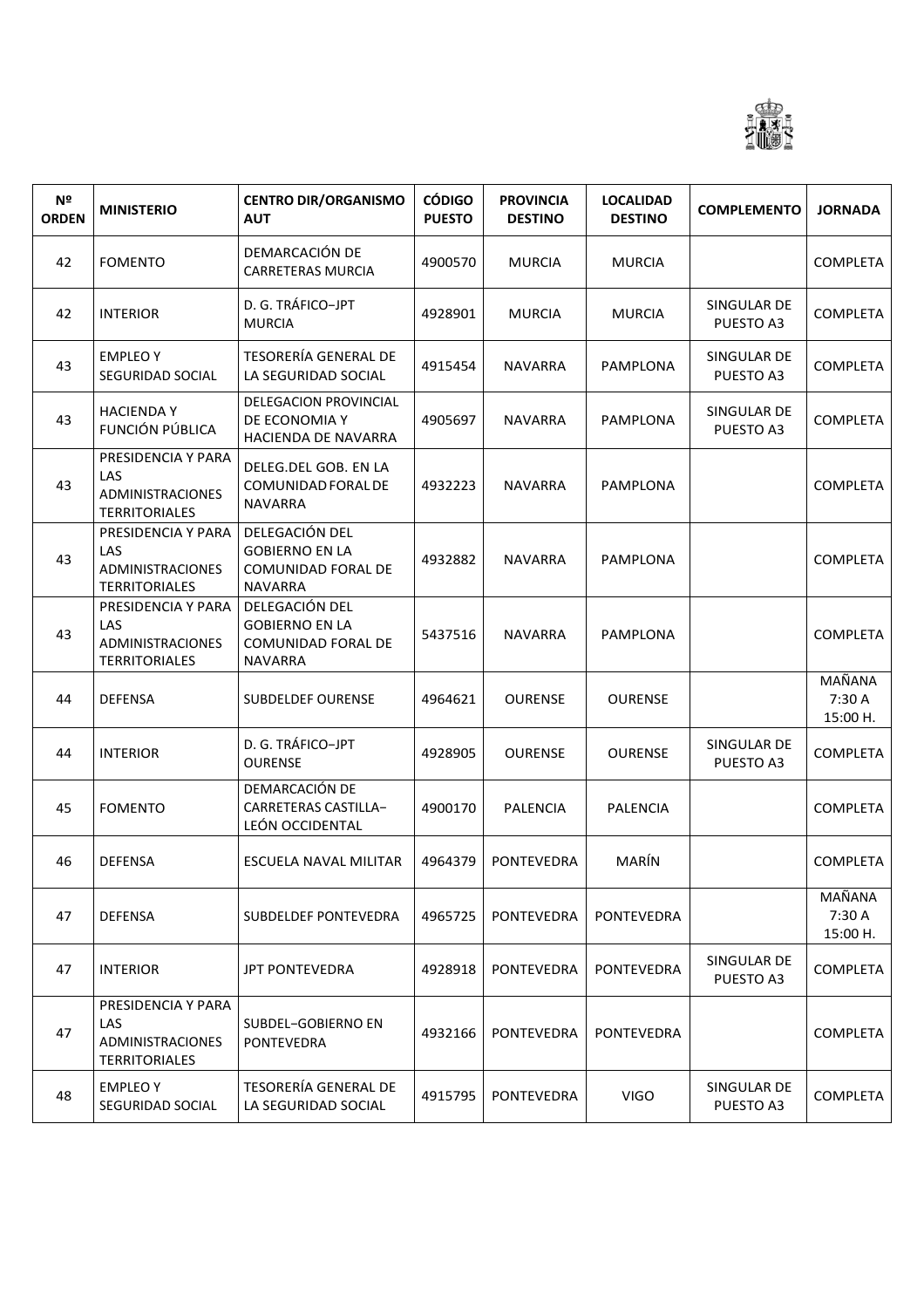

| N <sup>o</sup><br><b>ORDEN</b> | <b>MINISTERIO</b>                                                                   | <b>CENTRO DIR/ORGANISMO</b><br><b>AUT</b>                                                            | <b>CÓDIGO</b><br><b>PUESTO</b> | <b>PROVINCIA</b><br><b>DESTINO</b> | <b>LOCALIDAD</b><br><b>DESTINO</b> | <b>COMPLEMENTO</b>                                            | <b>JORNADA</b>               |
|--------------------------------|-------------------------------------------------------------------------------------|------------------------------------------------------------------------------------------------------|--------------------------------|------------------------------------|------------------------------------|---------------------------------------------------------------|------------------------------|
| 48                             | <b>INTERIOR</b>                                                                     | D. G. TRÁFICO-OLT VIGO                                                                               | 4928923                        | <b>PONTEVEDRA</b>                  | <b>VIGO</b>                        | SINGULAR DE<br>PUESTO A3                                      | <b>COMPLETA</b>              |
| 49                             | <b>AGRICULTURA Y</b><br>PESCA,<br>ALIMENTACIÓN Y<br><b>MEDIO AMBIENTE</b>           | CONFEDERACIÓN<br>HIDROGRÁFICA DEL<br><b>DUERO</b>                                                    | 4926666                        | SALAMANCA                          | SALAMANCA                          | SINGULAR DE<br>PUESTO A3<br><b>JORNADA</b><br><b>PARTIDAA</b> | <b>COMPLETA</b>              |
| 50                             | <b>DEFENSA</b>                                                                      | ARCHIVO GENERAL<br>MILITAR DE SEGOVIA                                                                | 4966246                        | SEGOVIA                            | SEGOVIA                            |                                                               | <b>COMPLETA</b>              |
| 50                             | <b>DEFENSA</b>                                                                      | ARCHIVO GENERAL<br>MILITAR DE SEGOVIA                                                                | 4964391                        | SEGOVIA                            | SEGOVIA                            |                                                               | <b>COMPLETA</b>              |
| 50                             | PRESIDENCIA Y PARA<br><b>LAS</b><br><b>ADMINISTRACIONES</b><br><b>TERRITORIALES</b> | SUBDEL-GOBIERNO EN<br>SEGOVIA                                                                        | 4932803                        | <b>SEGOVIA</b>                     | <b>SEGOVIA</b>                     |                                                               | <b>COMPLETA</b>              |
| 50                             | PRESIDENCIA Y PARA<br><b>LAS</b><br>ADMINISTRACIONES<br><b>TERRITORIALES</b>        | SUBDEL-GOBIERNO EN<br>SEGOVIA                                                                        | 5437513                        | <b>SEGOVIA</b>                     | <b>SEGOVIA</b>                     |                                                               | <b>COMPLETA</b>              |
| 51                             | <b>DEFENSA</b>                                                                      | <b>AGRUPACION ACAR</b><br><b>TABLADA</b>                                                             | 4965251                        | SEVILLA                            | <b>SEVILLA</b>                     |                                                               | L-V DE 7:30<br>$-15:00$      |
| 51                             | <b>DEFENSA</b>                                                                      | DIRECCION DE<br>ENSEÑANZA                                                                            | 4965395                        | SEVILLA                            | SEVILLA                            |                                                               | <b>COMPLETA</b>              |
| 51                             | <b>DEFENSA</b>                                                                      | <b>INSTITUTO DE HISTORIA Y</b><br><b>CULTURA MILITAR</b><br>(SEVILLA)                                | 4966367                        | <b>SEVILLA</b>                     | <b>SEVILLA</b>                     |                                                               | <b>COMPLETA</b>              |
| 51                             | <b>DEFENSA</b>                                                                      | <b>INSTITUTO DE HISTORIA Y</b><br><b>CULTURA MILITAR</b><br>(SEVILLA)                                | 4965279                        | SEVILLA                            | SEVILLA                            |                                                               | <b>COMPLETA</b>              |
| 51                             | <b>DEFENSA</b>                                                                      | MAESTRANZA AÉREA DE<br>SEVILLA                                                                       | 4965781                        | SEVILLA                            | <b>SEVILLA</b>                     |                                                               | L-V DE 7:00<br>$-14:30$      |
| 51                             | EDUCACION,<br><b>CULTURA Y DEPORTE</b>                                              | ARCHIVO DE INDIAS                                                                                    | 4920229                        | SEVILLA                            | SEVILLA                            | SINGULAR DE<br>PUESTO A3                                      | <b>COMPLETA</b>              |
| 51                             | <b>HACIENDAY</b><br>FUNCIÓN PÚBLICA                                                 | DELEGACION ESPECIAL DE<br>ECONOMIA Y HACIENDA<br>DE ANDALUCIA - SEVILLA-<br><b>GERENCIA REGIONAL</b> | 4905873                        | SEVILLA                            | SEVILLA                            | SINGULAR DE<br>PUESTO A3                                      | <b>COMPLETA</b>              |
| 51                             | <b>INTERIOR</b>                                                                     | <b>JPT SEVILLA</b>                                                                                   | 4928925                        | SEVILLA                            | SEVILLA                            | SINGULAR DE<br>PUESTO A3                                      | <b>COMPLETA</b>              |
| 52                             | <b>DEFENSA</b>                                                                      | SUBDELEGACIÓN DEFENSA<br><b>EN SORIA</b>                                                             | 4965127                        | SORIA                              | SORIA                              |                                                               | MAÑANA<br>7:30 A<br>15:00 H. |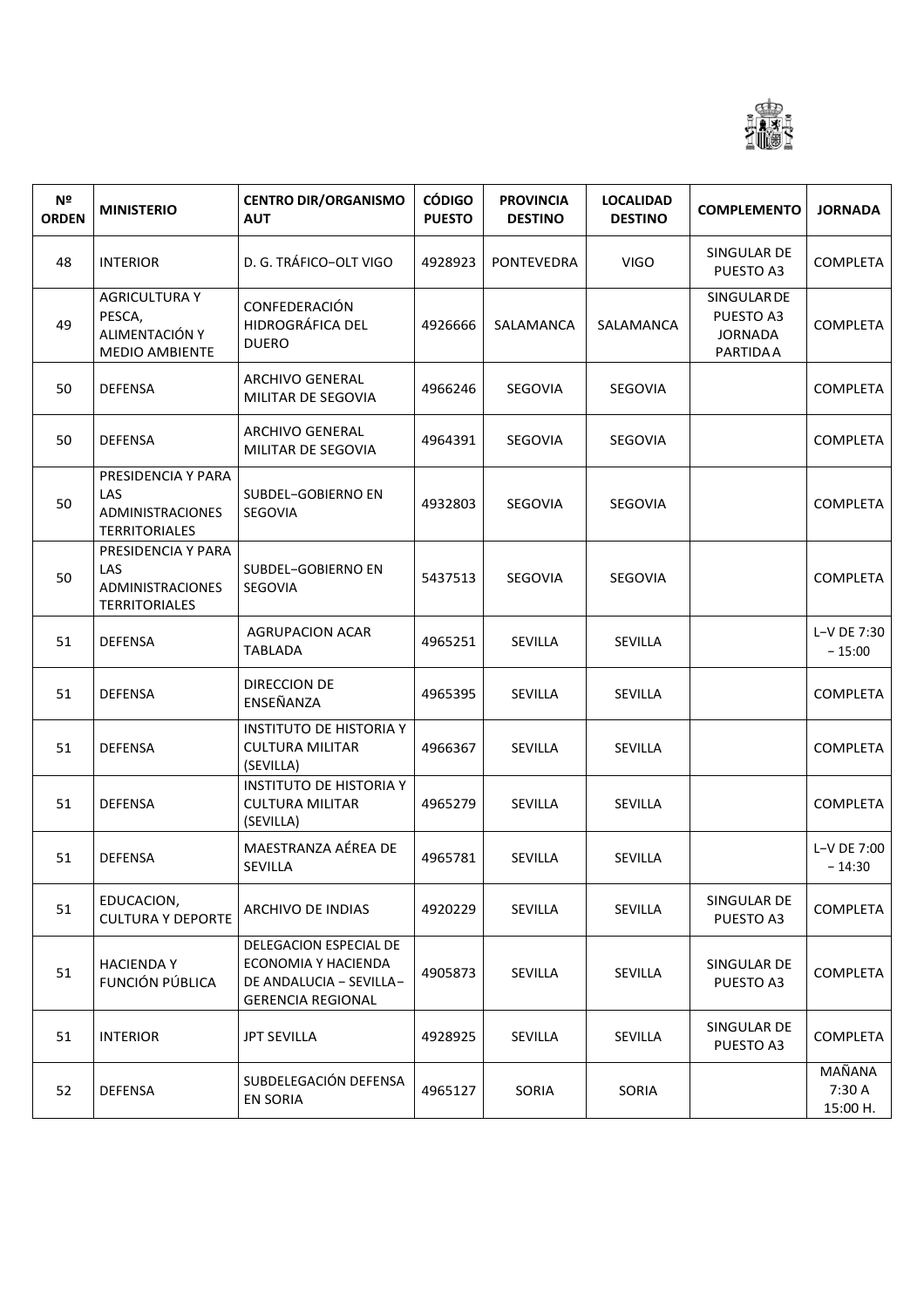

| Nº<br><b>ORDEN</b> | <b>MINISTERIO</b>                                                            | <b>CENTRO DIR/ORGANISMO</b><br><b>AUT</b>                              | <b>CÓDIGO</b><br><b>PUESTO</b> | <b>PROVINCIA</b><br><b>DESTINO</b> | <b>LOCALIDAD</b><br><b>DESTINO</b>      | <b>COMPLEMENTO</b>                                     | <b>JORNADA</b>  |
|--------------------|------------------------------------------------------------------------------|------------------------------------------------------------------------|--------------------------------|------------------------------------|-----------------------------------------|--------------------------------------------------------|-----------------|
| 52                 | <b>FOMENTO</b>                                                               | DG CARRETERAS -<br>UNIDAD CARRETERAS<br>SORIA                          | 4900461                        | SORIA                              | <b>SORIA</b>                            | SINGULAR DE<br>PUESTO A3                               | <b>COMPLETA</b> |
| 52                 | PRESIDENCIA Y PARA<br>LAS<br>ADMINISTRACIONES<br><b>TERRITORIALES</b>        | SUBDEL-GOBIERNO EN<br>SORIA                                            | 4932804                        | SORIA                              | SORIA                                   |                                                        | <b>COMPLETA</b> |
| 52                 | PRESIDENCIA Y PARA<br>LAS<br>ADMINISTRACIONES<br><b>TERRITORIALES</b>        | SUBDEL-GOBIERNO EN<br>SORIA                                            | 5437520                        | SORIA                              | SORIA                                   |                                                        | <b>COMPLETA</b> |
| 53                 | <b>EMPLEOY</b><br>SEGURIDAD SOCIAL                                           | <b>TESORERÍA GENERAL DE</b><br>LA SEGURIDAD SOCIAL                     | 4915736                        | <b>TARRAGONA</b>                   | TARRAGONA                               | SINGULAR DE<br>PUESTO A3                               | <b>COMPLETA</b> |
| 53                 | PRESIDENCIA Y PARA<br>LAS<br><b>ADMINISTRACIONES</b><br><b>TERRITORIALES</b> | SUBDEL-GOBIERNO EN<br><b>TARRAGONA</b>                                 | 4932725                        | TARRAGONA                          | TARRAGONA                               |                                                        | <b>COMPLETA</b> |
| 53                 | PRESIDENCIA Y PARA<br>LAS<br>ADMINISTRACIONES<br><b>TERRITORIALES</b>        | SUBDEL-GOBIERNO EN<br><b>TARRAGONA</b>                                 | 5437515                        | TARRAGONA                          | <b>TARRAGONA</b>                        |                                                        | <b>COMPLETA</b> |
| 54                 | <b>DEFENSA</b>                                                               | <b>INSTITUTO DE HISTORIA Y</b><br><b>CULTURA MILITAR</b><br>(TENERIFE) | 4965495                        | <b>TENERIFE</b>                    | <b>SANTA CRUZ</b><br><b>DE TENERIFE</b> |                                                        | <b>COMPLETA</b> |
| 54                 | <b>DEFENSA</b>                                                               | <b>INSTITUTO DE HISTORIA Y</b><br><b>CULTURA MILITAR</b><br>(TENERIFE) | 4966103                        | <b>TENERIFE</b>                    | <b>SANTA CRUZ</b><br><b>DE TENERIFE</b> |                                                        | <b>COMPLETA</b> |
| 54                 | <b>DEFENSA</b>                                                               | <b>INSTITUTO DE HISTORIA Y</b><br><b>CULTURA MILITAR</b><br>(TENERIFE) | 4965295                        | <b>TENERIFE</b>                    | <b>SANTA CRUZ</b><br><b>DE TENERIFE</b> |                                                        | <b>COMPLETA</b> |
| 54                 | <b>DEFENSA</b>                                                               | <b>INSTITUTO DE HISTORIA Y</b><br><b>CULTURA MILITAR</b><br>(TENERIFE) | 4965681                        | <b>TENERIFE</b>                    | <b>SANTA CRUZ</b><br><b>DE TENERIFE</b> |                                                        | <b>COMPLETA</b> |
| 55                 | EMPLEO Y<br>SEGURIDAD SOCIAL                                                 | INSTITUTO NACIONAL DE<br>LA SEGURIDAD SOCIAL                           | 4916662                        | <b>TERUEL</b>                      | <b>TERUEL</b>                           | SINGULAR DE<br>PUESTO A3                               | COMPLETA        |
| 56                 | <b>EMPLEO Y</b><br>SEGURIDAD SOCIAL                                          | TESORERÍA GENERAL DE<br>LA SEGURIDAD SOCIAL                            | 4915748                        | <b>TOLEDO</b>                      | <b>TALAVERA DE</b><br>LA REINA          | SINGULAR DE<br>PUESTO A3<br>PROLONGACION<br>DE JORNADA | <b>COMPLETA</b> |
| 57                 | <b>DEFENSA</b>                                                               | MUSEO DEL EJERCITO<br>(TOLEDO)                                         | 4965363                        | <b>TOLEDO</b>                      | <b>TOLEDO</b>                           |                                                        | <b>COMPLETA</b> |
| 57                 | DEFENSA                                                                      | MUSEO DEL EJERCITO<br>(TOLEDO)                                         | 4965463                        | <b>TOLEDO</b>                      | <b>TOLEDO</b>                           |                                                        | <b>COMPLETA</b> |
| 57                 | <b>EMPLEOY</b><br>SEGURIDAD SOCIAL                                           | <b>TESORERÍA GENERAL DE</b><br>LA SEGURIDAD SOCIAL                     | 4915528                        | <b>TOLEDO</b>                      | <b>TOLEDO</b>                           | SINGULAR DE<br>PUESTO A3                               | <b>COMPLETA</b> |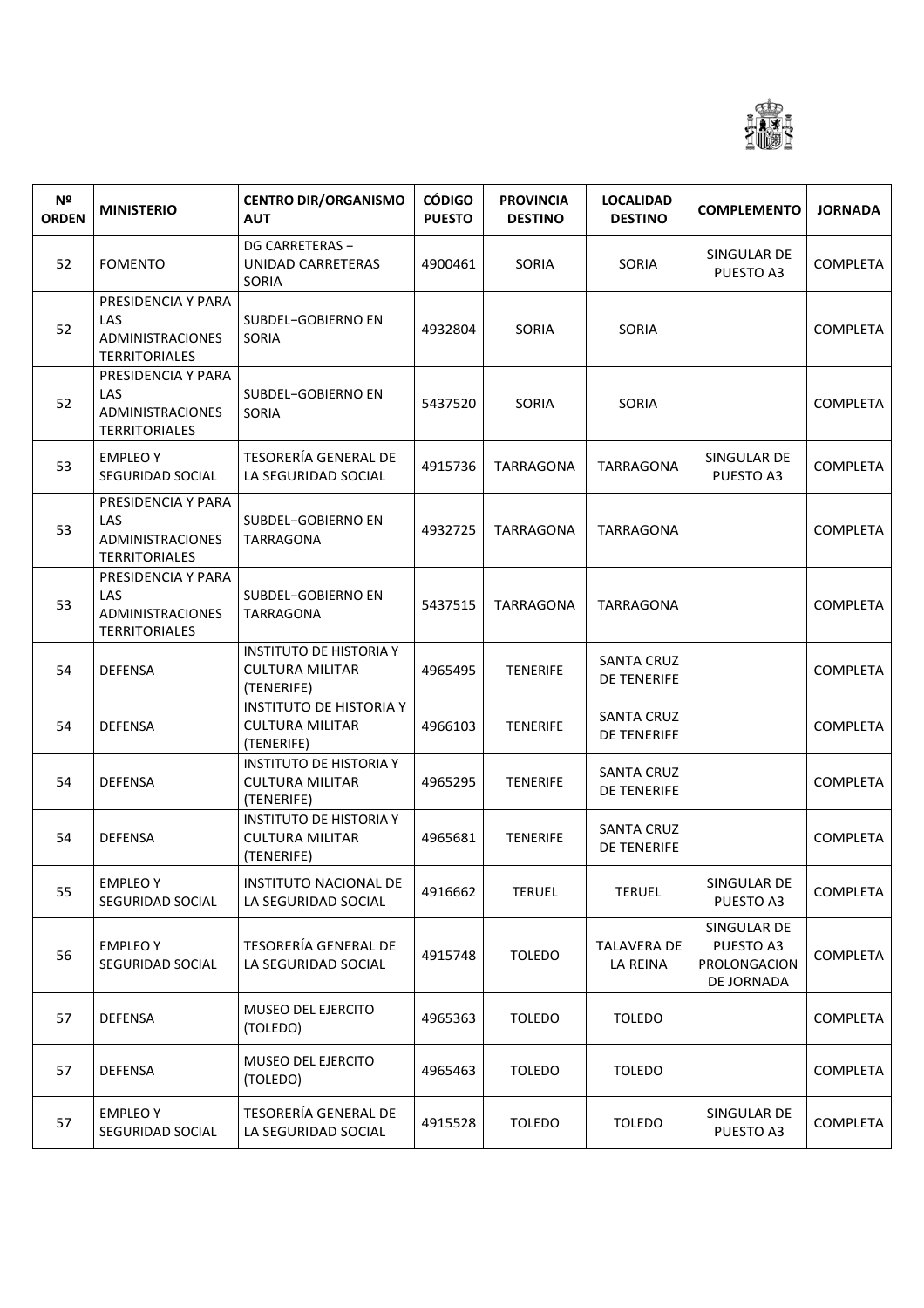

| Nº<br><b>ORDEN</b> | <b>MINISTERIO</b>                                                         | <b>CENTRO DIR/ORGANISMO</b><br><b>AUT</b>                                                            | <b>CÓDIGO</b><br><b>PUESTO</b> | <b>PROVINCIA</b><br><b>DESTINO</b> | <b>LOCALIDAD</b><br><b>DESTINO</b> | <b>COMPLEMENTO</b>       | <b>JORNADA</b>  |
|--------------------|---------------------------------------------------------------------------|------------------------------------------------------------------------------------------------------|--------------------------------|------------------------------------|------------------------------------|--------------------------|-----------------|
| 57                 | <b>FOMENTO</b>                                                            | DG CARRETERAS - DCE<br>CASTILLA LA MANCHA                                                            | 4896180                        | <b>TOLEDO</b>                      | <b>TOLEDO</b>                      |                          | <b>COMPLETA</b> |
| 57                 | <b>HACIENDAY</b><br><b>FUNCIÓN PÚBLICA</b>                                | DELEGACION ESPECIAL DE<br>ECONOMIA Y HACIENDA<br>DE TOLEDO -<br><b>GERENCIA REGIONAL</b><br>(TOLEDO) | 4905834                        | <b>TOLEDO</b>                      | <b>TOLEDO</b>                      | SINGULAR DE<br>PUESTO A3 | <b>COMPLETA</b> |
| 57                 | PRESIDENCIA Y PARA<br>LAS<br>ADMINISTRACIONES<br><b>TERRITORIALES</b>     | DELEGACIÓN DEL<br>GOBIERNO EN CASTILLA LA 5437512<br><b>MANCHA</b>                                   |                                | <b>TOLEDO</b>                      | <b>TOLEDO</b>                      |                          | <b>COMPLETA</b> |
| 58                 | <b>INTERIOR</b>                                                           | D. G. TRÁFICO-OLT ALZIRA                                                                             | 4929022                        | VALENCIA                           | <b>ALZIRA</b>                      |                          | <b>COMPLETA</b> |
| 59                 | <b>AGRICULTURA Y</b><br>PESCA,<br>ALIMENTACIÓN Y<br><b>MEDIO AMBIENTE</b> | CONFEDERACION<br>HIDROGRÁFICA DEL JÚCAR                                                              | 4926743                        | VALENCIA                           | VALENCIA                           | SINGULAR DE<br>PUESTO A3 | <b>COMPLETA</b> |
| 59                 | <b>EMPLEO Y</b><br>SEGURIDAD SOCIAL                                       | <b>FOGASA</b>                                                                                        | 4915201                        | VALENCIA                           | VALENCIA                           | SINGULAR DE<br>PUESTO A3 | <b>COMPLETA</b> |
| 59                 | <b>EMPLEOY</b><br>SEGURIDAD SOCIAL                                        | <b>INSTITUTO NACIONAL DE</b><br>LA SEGURIDAD SOCIAL                                                  | 4916273                        | VALENCIA                           | VALENCIA                           | SINGULAR DE<br>PUESTO A3 | <b>COMPLETA</b> |
| 59                 | PRESIDENCIA Y PARA<br>LAS<br>ADMINISTRACIONES<br><b>TERRITORIALES</b>     | DELEG. DEL GOB. EN LA<br>COMUNIDAD VALENCIANA                                                        | 4932207                        | VALENCIA                           | VALENCIA                           |                          | <b>COMPLETA</b> |
| 59                 | PRESIDENCIA Y PARA<br>LAS<br>ADMINISTRACIONES<br><b>TERRITORIALES</b>     | DELEG. DEL GOB. EN LA<br>COMUNIDAD VALENCIANA                                                        | 4932637                        | VALENCIA                           | VALENCIA                           |                          | <b>COMPLETA</b> |
| 59                 | PRESIDENCIA Y PARA<br><b>LAS</b><br>ADMINISTRACIONES<br>TERRITORIALES     | DELEGACIÓN DEL<br><b>GOBIERNO EN LA</b><br>COMUNIDAD VALENCIANA                                      | 5437519                        | VALENCIA                           | VALENCIA                           |                          | <b>COMPLETA</b> |
| 60                 | <b>AGRICULTURA Y</b><br>PESCA,<br>ALIMENTACIÓN Y<br><b>MEDIO AMBIENTE</b> | CONFEDERACION<br>HIDROGRAFICA DEL<br><b>DUERO</b>                                                    | 4926664                        | VALLADOLID                         | VALLADOLID                         | SINGULAR DE<br>PUESTO A3 | <b>COMPLETA</b> |
| 60                 | <b>AGRICULTURA Y</b><br>PESCA,<br>ALIMENTACIÓN Y<br><b>MEDIO AMBIENTE</b> | CONFEDERACION<br>HIDROGRAFICA DEL<br><b>DUERO</b>                                                    | 4926675                        | VALLADOLID                         | VALLADOLID                         | SINGULAR DE<br>PUESTO A3 | <b>COMPLETA</b> |
| 60                 | <b>AGRICULTURA Y</b><br>PESCA,<br>ALIMENTACIÓN Y<br>MEDIO AMBIENTE        | CONFEDERACIÓN<br>HIDROGRÁFICA DEL<br><b>DUERO</b>                                                    | 4926959                        | VALLADOLID                         | VALLADOLID                         |                          | <b>COMPLETA</b> |